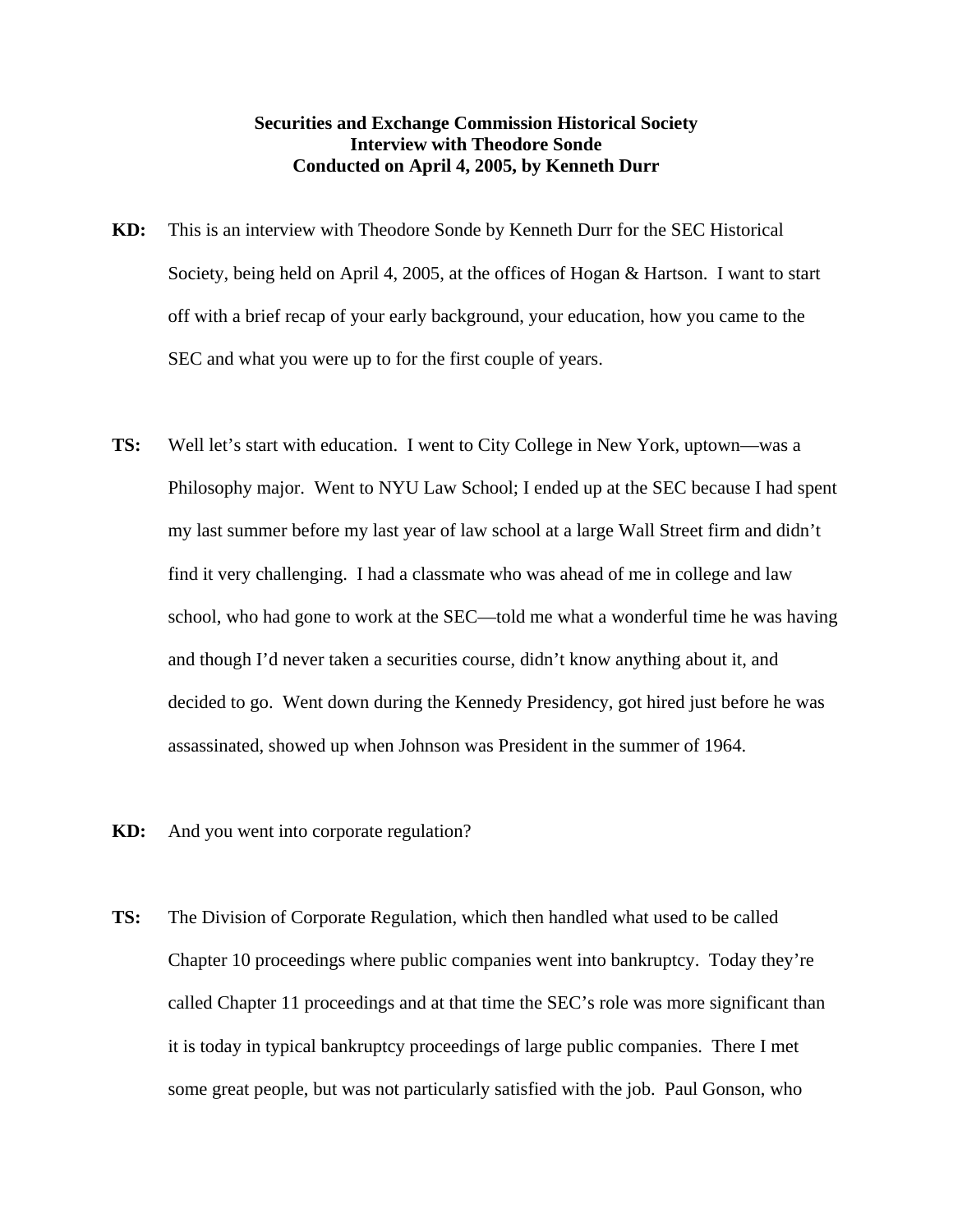spent a long career at the Commission, and I think as a former President of the Historical Society, was my first supervisor, and Paul and I learned a little bit about appellate work and then I moved to the General Counsel's Office after about a year and a half and proceeded to spend another eight years there, moving from staff attorney to ultimately Assistant General Counsel until I moved to the Enforcement Division in 1974.

- **KD:** And this is the point at which you start to become involved in some of these accounting cases.
- **TS:** I had two roles in the General Counsel's Office. I started out as a young lawyer learning how to write an appellate brief and worked very closely with a great teacher and a great lawyer named Dave Ferber. Ferber was the solicitor and I spent many years with him. I also ended up working on—because I had some interest in doing trial work— a case called *Fifth Avenue Coach*, which turned out to be my first real exposure to lawyer cases and accountants cases. In that case we ended up suing one lawyer named Tom Bolan who was the name partner of a fairly prominent firm called Saxe, Bacon & Bolan and later we ended up suing his colleague.

 I don't know whether to call him a partner or not because I still don't know whether he was a partner—Roy Cohn, and the two of them provided me with my first education on how some lawyers practice law. We ended up succeeding by establishing a case against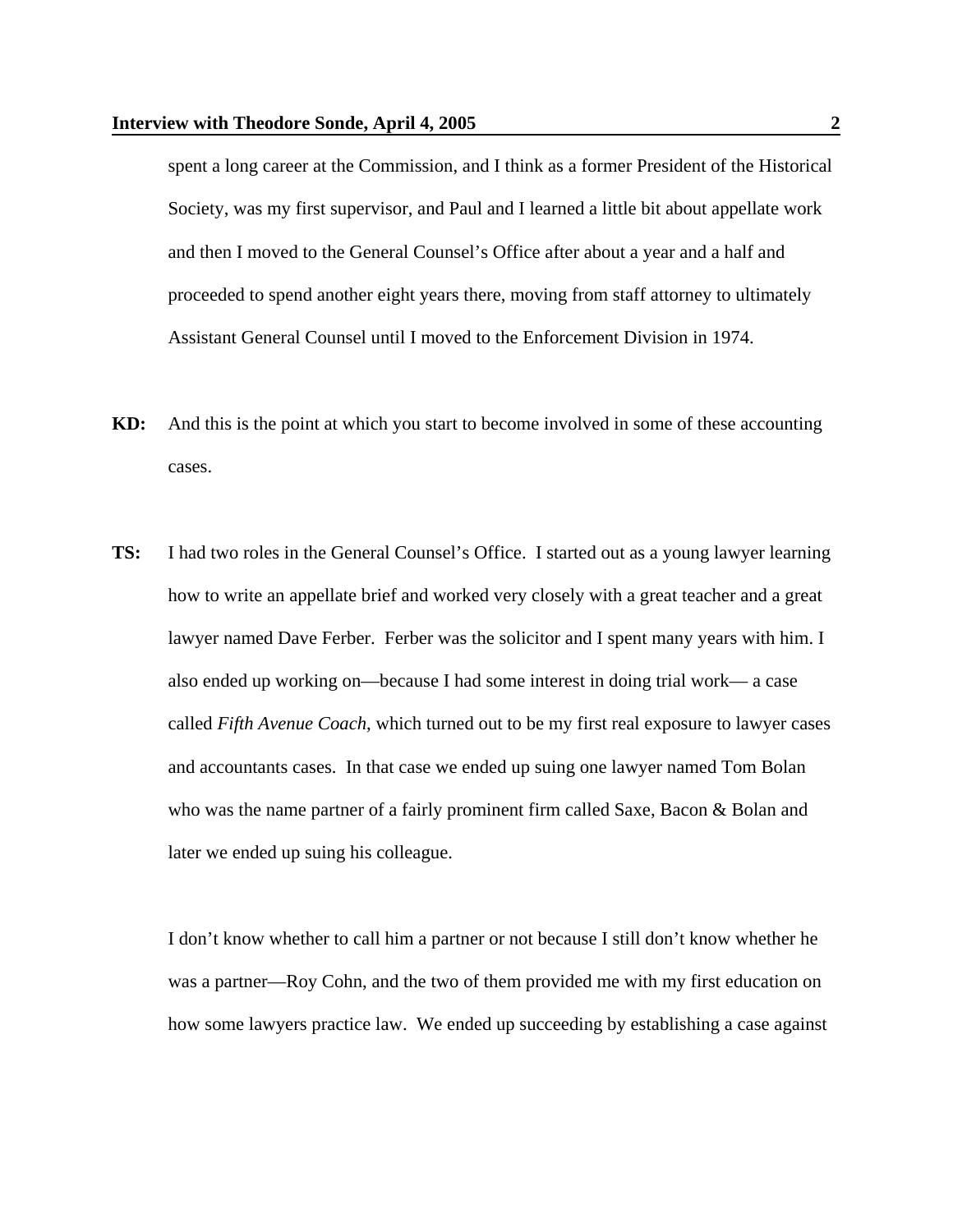both of them and read a lot of what were then memos and interesting documents suggesting that perhaps they were into things that they shouldn't have been into.

**KD:** What kind of things were they doing?

**TS:** *Fifth Avenue Coach* was the successor of a company that used to run the bus lines in New York City. Some time, I want to say, in the late '50s, the City of New York seized the bus lines and sort of nationalized them if you want to call it that. And so the *Fifth Avenue Coach's* business stopped from being running buses and it basically had a claim for a lawsuit for damages for the assets. It turned out to be a lot of money—tens of millions of dollars, and what happened was we had discovered—not I but people in the Division of Corporate Regulation, I guess as well as Corporation Finance that—\$25 million is the number that sticks in my mind—was somehow missing.

 And so we brought a case based largely on the accountant's work papers. I want to say it was Arthur Andersen at the time—who tried to account for what happened to the \$25 million and we ended up being able to account for about \$20 of it and in effect said that \$5 of the \$25 was missing, which became the center piece for a headline for the *New York Post* at the time.

*Fifth Avenue Coach* ended up being essentially an unregistered investment company and that was the regulatory handle that we used, to try to establish that it was an unregistered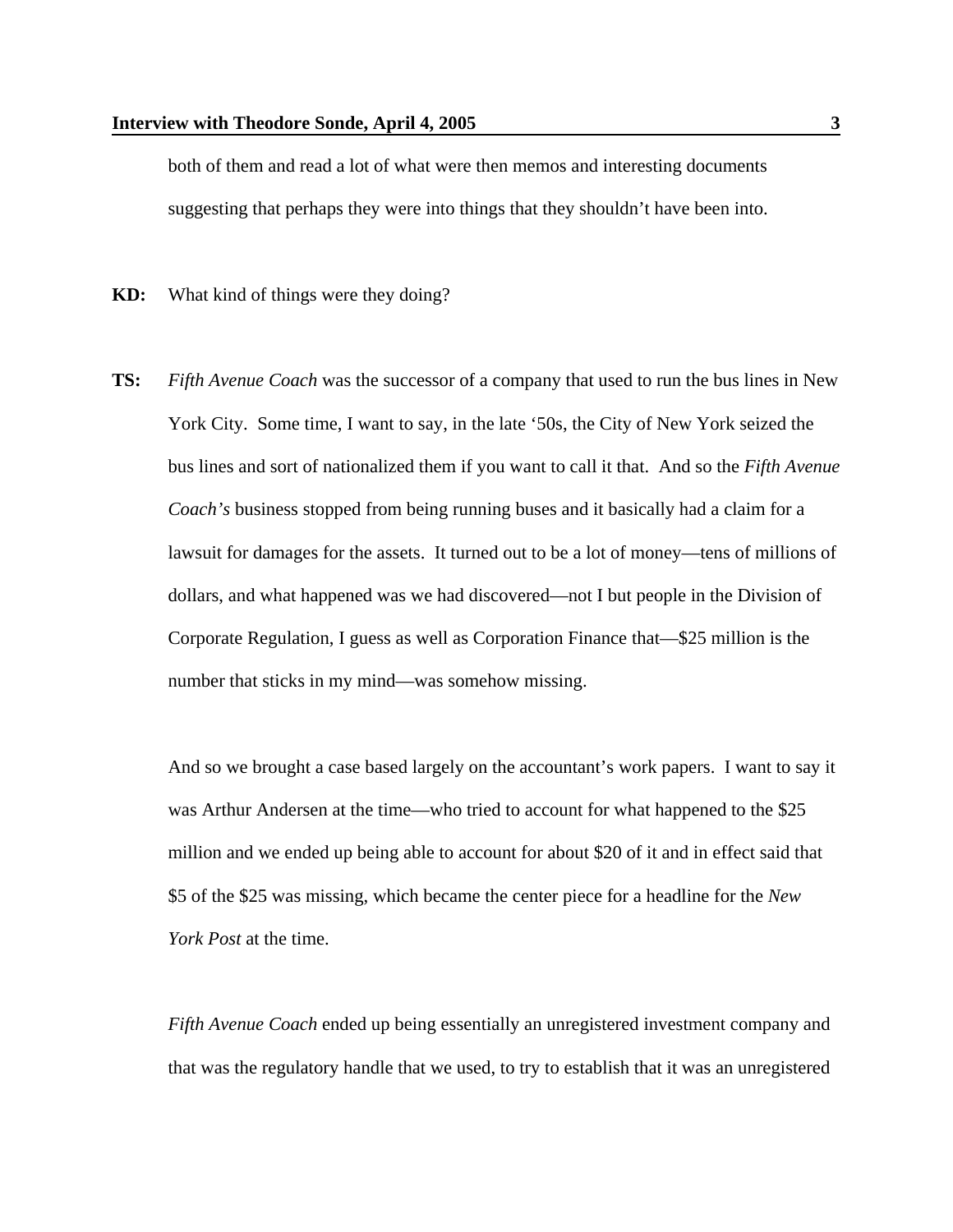investment company and that any form of self dealing was prohibited under the Investment Company Act. And the lawyers essentially showed the businessmen how to get around the regulatory structure in a way, which I thought was just totally wrong. There were some comical emails—not emails; there were no emails then. There were some comical memos to indicate "well I didn't ask for your business advice" or things like that when some of the associates would say "you can't do this" and somebody said "who asked you" or something like that. But there were a series of things that they did and various investments that they made that just didn't make any economic sense.

- **KD:** Now would you have started this case by going after the principals rather than the lawyer and accountant?
- **TS:** We did not go after the accountants in the *Fifth Avenue Coach* case; we went after the businessmen as you say. But the cases came to me in the General Counsel's Office after it had already been put together by one of the operating divisions. In this case it was the Division of Corporate Regulation and the part of it which basically dealt with mutual funds. I remember meetings and discussions that we had where they had essentially put the case together and had recommended the case be brought against two business people as well as Tom Bolan. They were going to be alleging an unregistered investment company and the General Counsel's Office was going to be responsible for trying the case. I was the young staff attorney and had a lot of fun at it; at the same time I learned a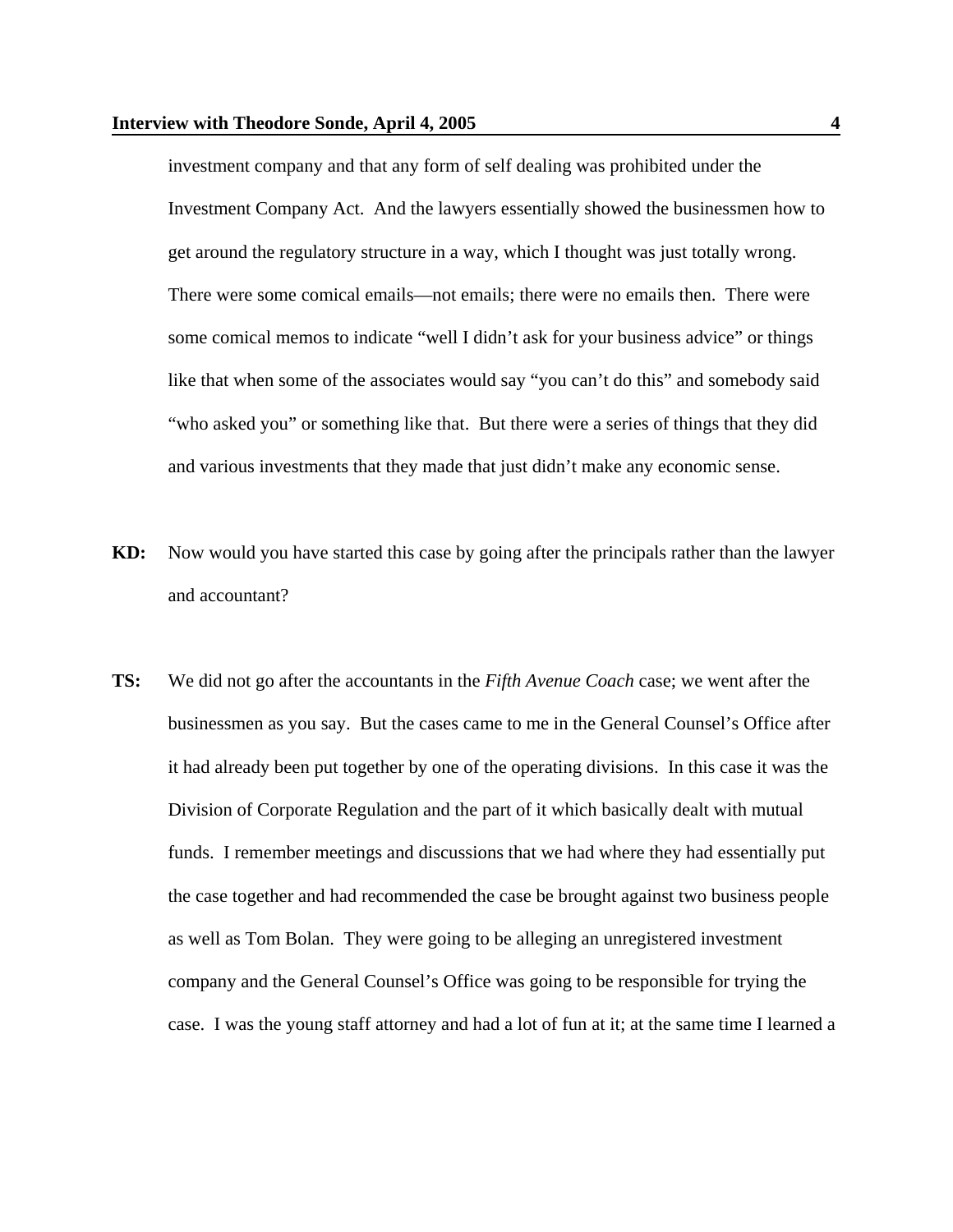lot. But the case had already been packaged. I want to say Sid Mendelson was the one who originally was in charge of this enforcement function.

- **KD:** The point that I was getting to is that this was a lawyer case, so to speak.
- **TS:** Yes.
- **KD:** There probably wasn't at this early date a sense of establishing the ground work for something in the way that some of the later lawyer cases would have done.
- **TS:** I think that's true; I think that historically this case had nothing to do with the legal profession. It turned out to be a lawyer's case, if you want to call it, that because the Commission ended up suing two lawyers who were outside counsel—or allegedly outside counsel to a corporate defendant. I only identify it as a lawyer's case because it was sort of the beginning of my education into some of the legal shenanigans that I thought lawyers shouldn't be doing.
- **KD:** Well let's move on to the next step in that education.
- **TS:** After *Fifth Avenue Coach* there were a series of cases that were brought by the Commission against lawyers who were doing things that I don't think any respectable lawyer would think of doing. Sometimes they were simply outright securities fraud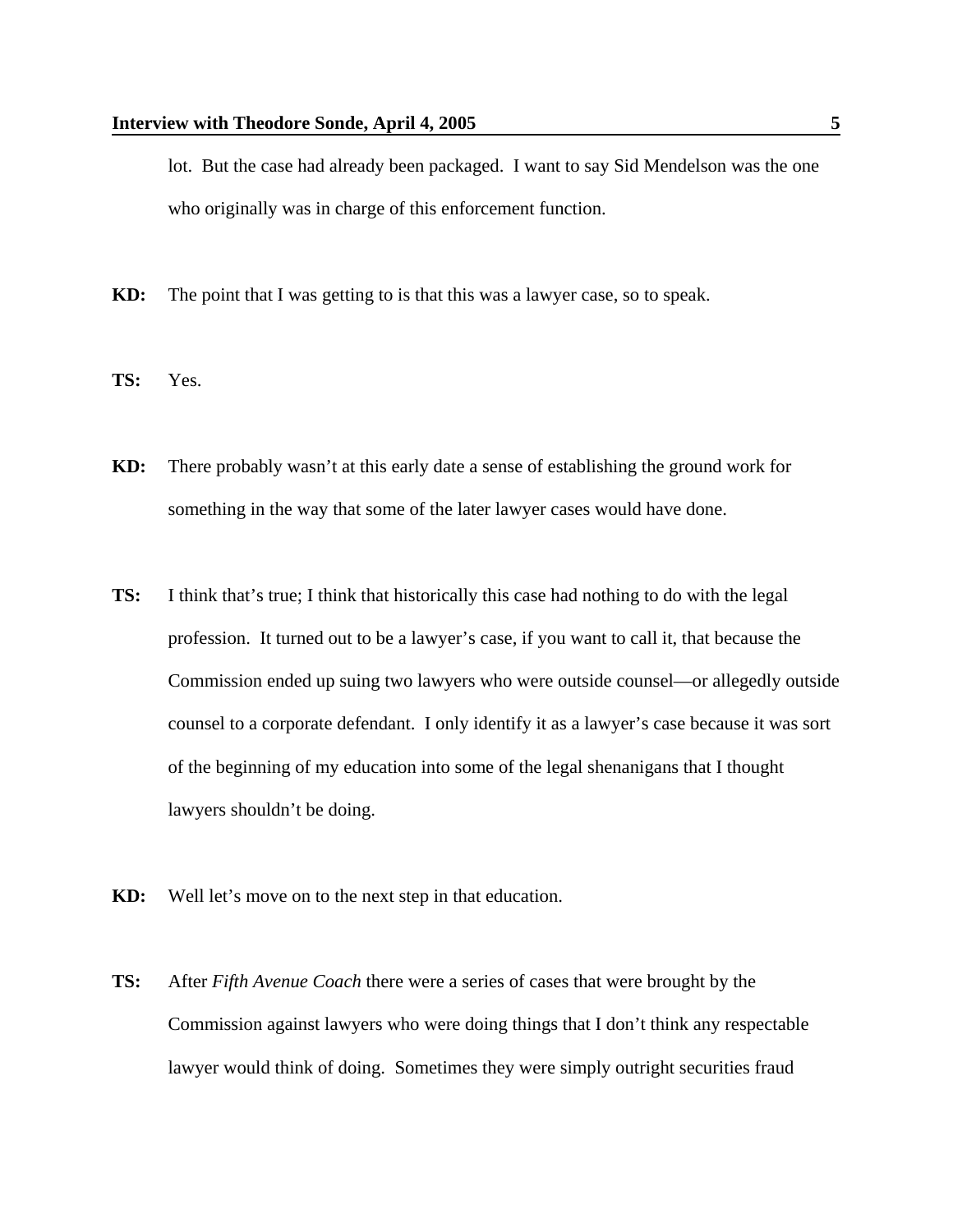where you would have an offering which had a minimum of say \$5 million and they would close it with \$3 and then paper over the fact that there was \$2 million missing, or they would engage in other things that were providing legal opinions where securities would be exempt from registration when there was no legal basis for it. And I ended up with a couple of those cases—the *Spectrum* case, for one, was a case that was brought out of the New York Regional Office which was pretty much a stock scam of one sort, but involved a lawyer's opinion and it was decided that we should argue… The case was against—I'm not sure I remember his name correctly, but I want to say it was Stuart Schiff.

I don't know whether that's right or not. The case was argued to the  $2<sup>nd</sup>$  Circuit about the importance of a lawyer's opinion; there had been a case called *United States v*. *Benjamin* that had been decided by the  $2<sup>nd</sup>$  Circuit that talked about how a lawyer's opinion or an accountant's opinion could be a tool for fraud. And the 2nd Circuit in the *Spectrum* case took off on that and expanded on that. At the same time, there were a series of—I would call them lawyers, who facilitated different kinds of crimes and frauds that got themselves involved in different kinds of activity, and the Commission decided to address more and more of that in one form or other. We had situations where, I think it was a lawyer named Kaufman had been criminally convicted of securities fraud in New York but was still practicing before the New York Bar. The Commission decided to amend its Rule 2(e) rules to try to deal with that.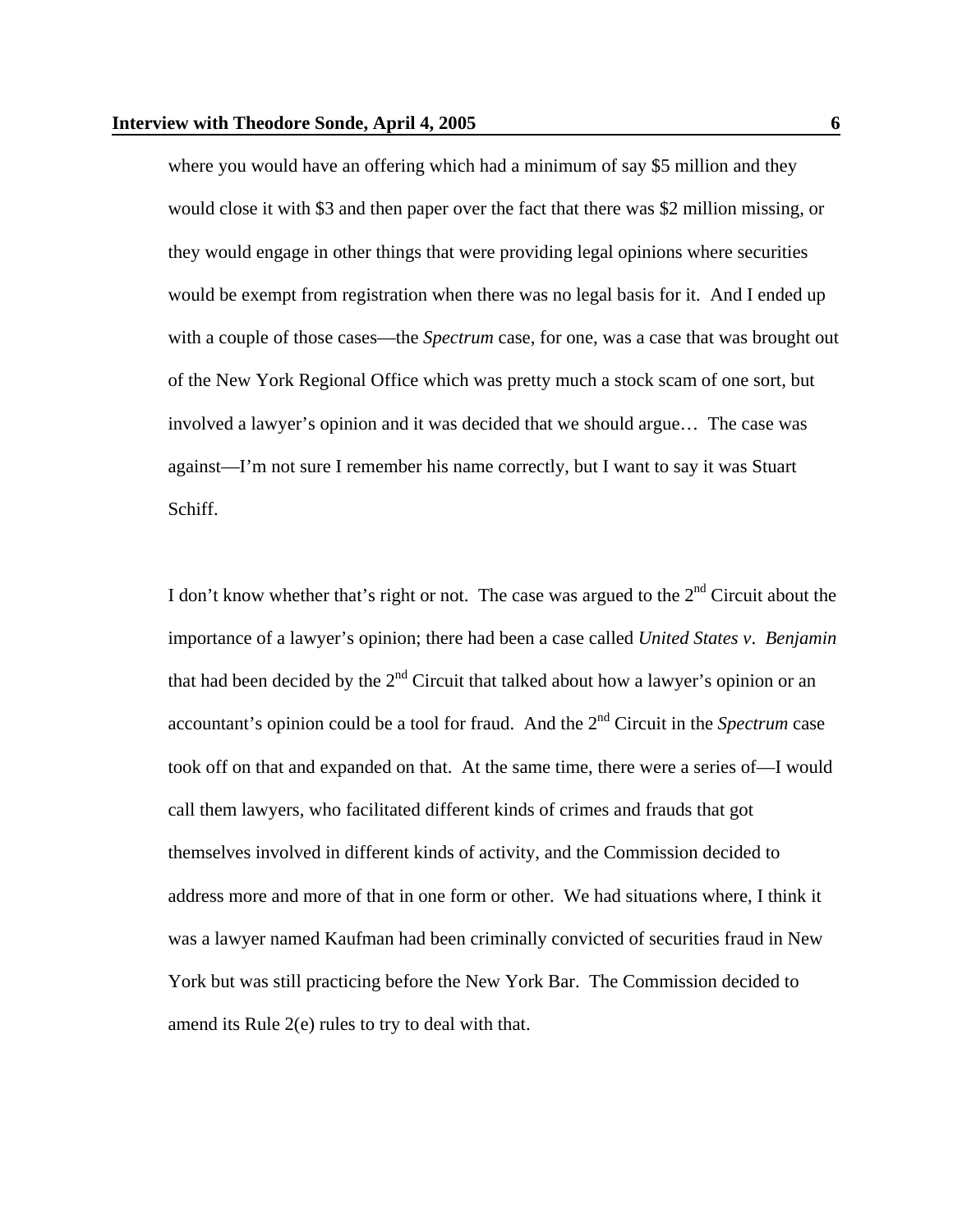I got involved in a couple of cases involving accountants, which I thought somewhat analogous to lawyers. There was a case that I worked on—an *amicus* case in the Southern District of New York, which established an important accounting principle really a legal principle—that I thought had application to both the legal profession and the accounting profession called *Fisher v*. *Kletz*, where basically the court said that anyone who provides some form of identification like a lawyer or an accountant or a legal opinion to a statement that they know is no longer true has a duty to correct that. The judge relied on restatement of torts. I thought that was sort of an interesting stepping stone. It involved the bankruptcy of a company called Yale Express and the accounting firm of Peat Marwick & Mitchell at the time.

 And the accounting profession, interestingly I thought, and very responsively, took that case and adopted that principle into its professional rules of conduct. I don't necessarily mean the Code of Conduct, but more on what are the standards for the profession when they learn that for example, a set of financial statements are no longer correct? And out of that case and that same principle evolved the notion that it's incumbent upon accountants to disassociate themselves from financial statements that are no longer correct . You have today the whole notion of restating financial statements which is really a spin-off of this whole notion.

 At the same time, I got involved in a case involving Westek, which was the collapse of a company in the '60s involving a 2(e) case against two of what were then partners of Ernst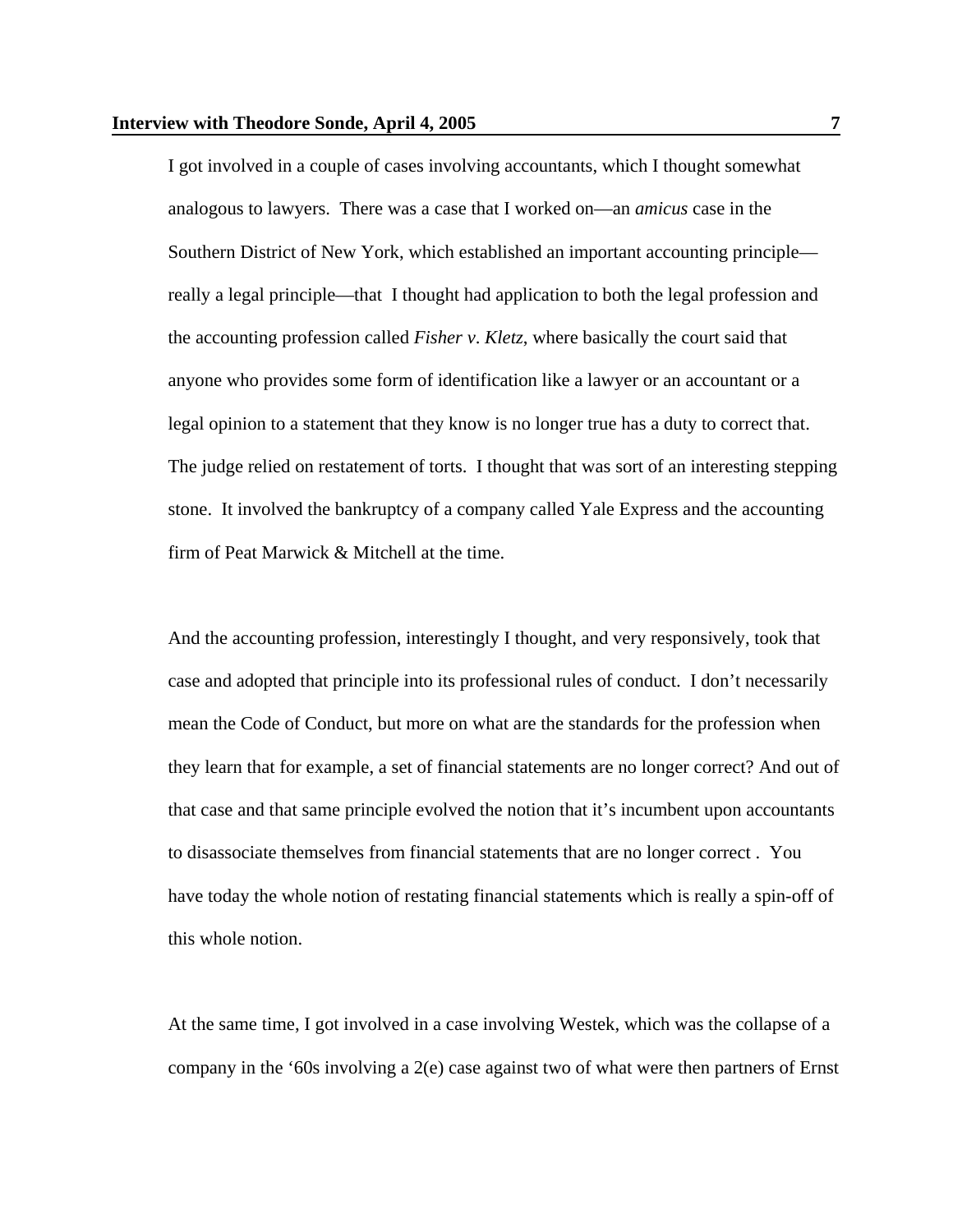and Ernst, as well as the firm. I also developed a relationship with Andy Barr who was the Chief Accountant of the Commission and was sort of the gatekeeper for all accounting cases. We worked together on a number of cases and one of them was the *National Student Marketing* case as well as a couple of other cases against accountants and lawyers. We worked through the professional obligations in the *National Student Marketing* case, first against what was then Peat Marwick & Mitchell and a number of its professionals, an audit partner who ran the Washington, DC office named Tony Natelli, the audit manager on the job, and also against the law firms of White & Case and Lord, Bissell & Brook.

- **KD:** Let's back up just a bit before we start into the *National Student Marketing* case. Andy Barr was the Chief Accountant all through this period?
- **TS:** Well no, he…
- **KD:** Through the sixties?
- **TS:** Yes; I want to say even before that—he was an institution at that point but I want to say he left in 19—in the early to middle '70s, right after…
- **KD:** Seventy-two.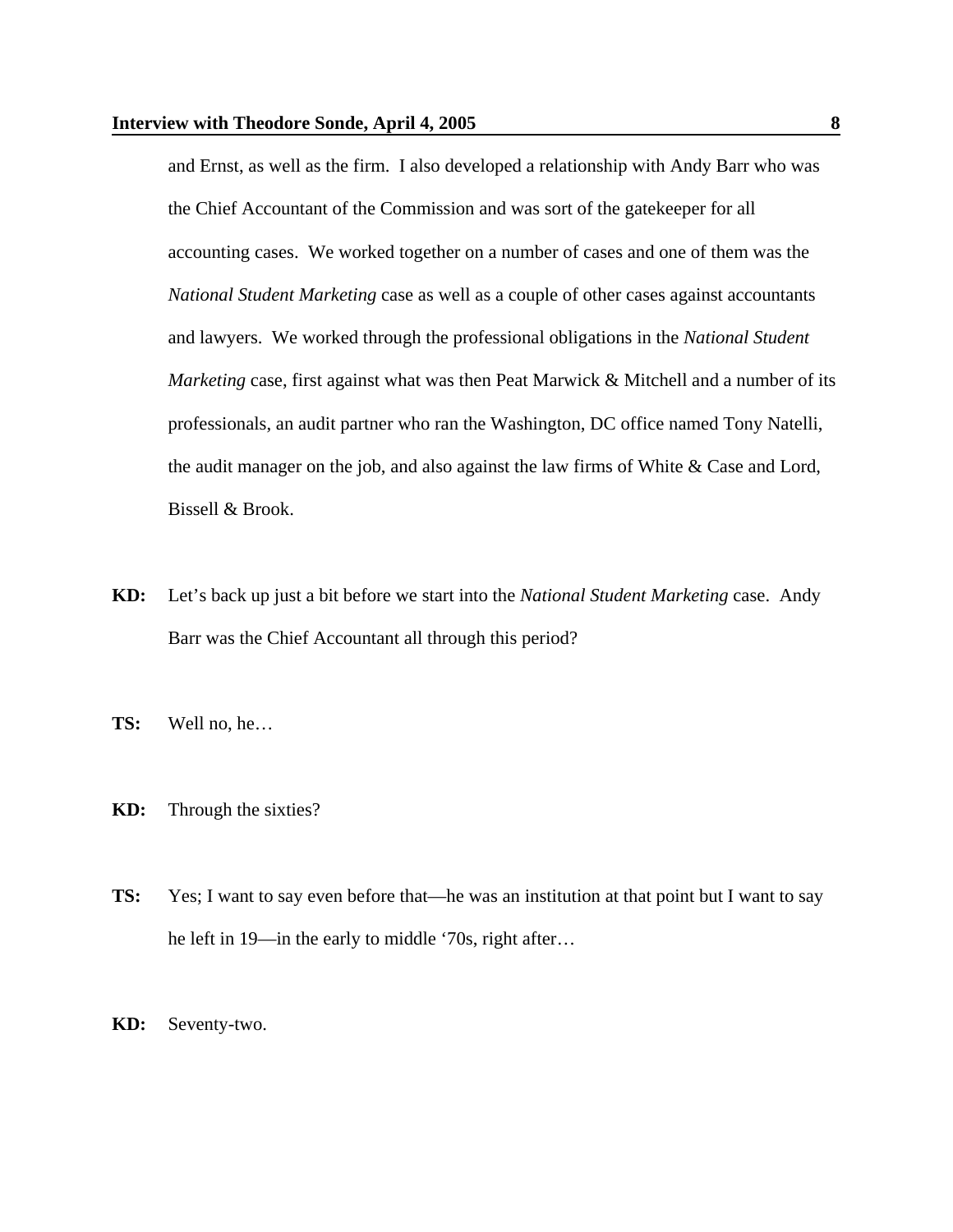- **TS:** Oh okay; you know better than I do.
- **KD:** A lot of stuff happened in '72 and that was one of them.
- **TS:** Okay; but my recollection is he was on board with the *National Student Marketing* case.
- **KD:** *Fisher v*. *Kletz* is not the kind of thing where he have taken notice and said let's think this through; let's look at what we're doing here?
- **TS:** I don't remember whether he actually was consulted, but I would have thought he would have been because, as I recall, we were requested by the District Judge to provide him with an *amicus* brief and the Commission did provide an *amicus* brief. I want to say it's District Judge—then Tyler—and I know Mike Eisenberg who was the Assistant General Counsel that I worked for at the time—and I worked on the accounting position—the position that the Commission took in that case, and I don't know whether I actually remember it but I'm pretty sure that was run past Andy Barr.
- **KD:** Okay; so *National Student Marketing*—what kind of company was this and what were the issues—just briefly?
- **TS:** Well *National Student Marketing* was a marketing company and its claim to fame was that it claimed to have a campus-driven network of students who worked on a part-time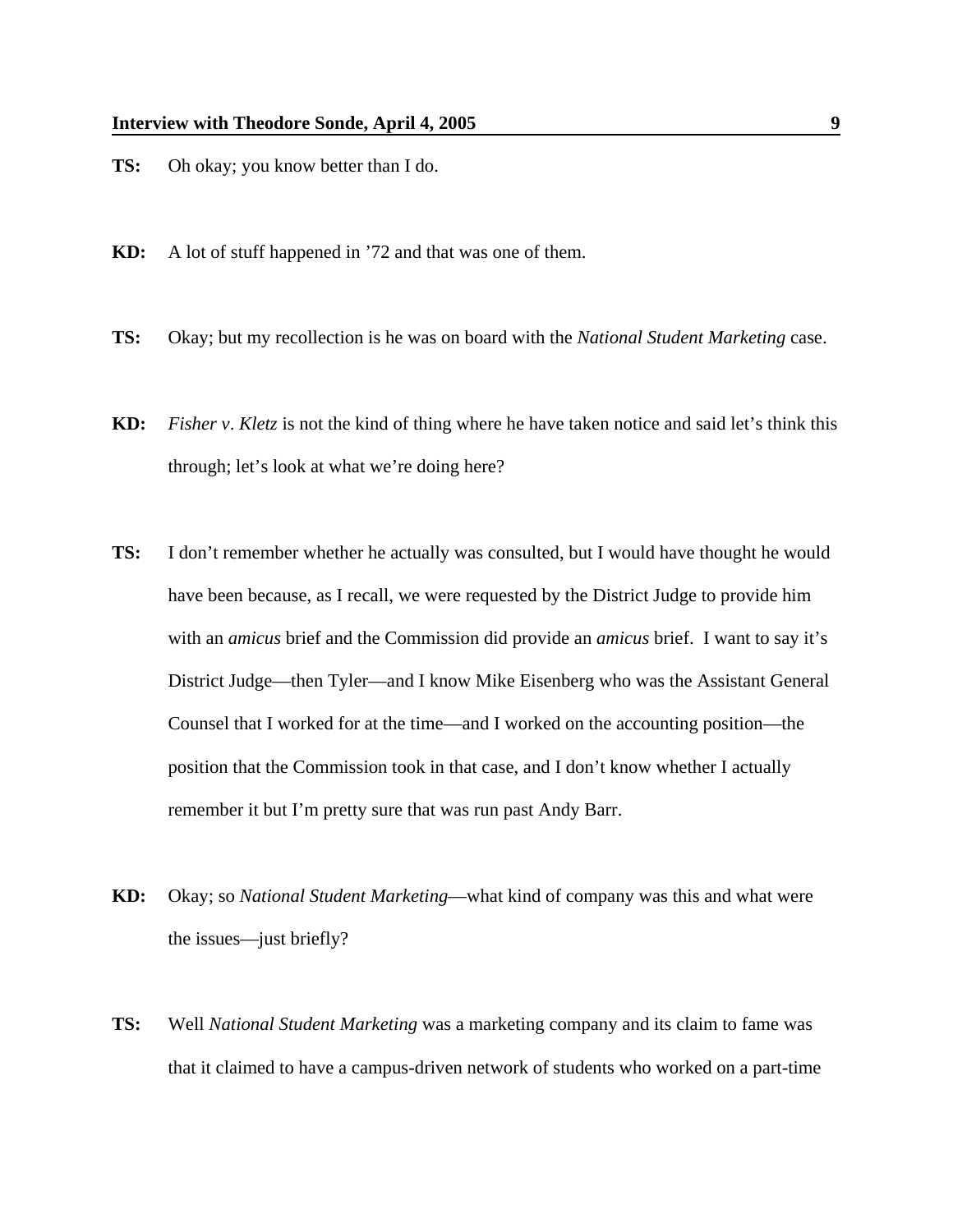basis who would promote your products nationwide on college campuses. They allegedly had agreements with the Pontiac Division of General Motors; they had an agreement with American Airlines and with other companies—large companies to promote their marketing skills. They had gone from a very small company to a fairly large one in the mid to late '60s and then in the late '60s their stock collapsed. And the company was run by a fellow named Cortes Randall; Randall ended up going to jail for this among other scams. He was pretty incorrigible but he surrounded himself with good professionals.

When I got the case – 1971, I guess, because the case itself was filed in early '72—we learned that originally *National Student Marketing* had been represented by Covington and Burling here in town and Arthur Andersen and both of them had fired Cortes Randall and his company. And they were succeeded by White & Case in New York and a young partner named Jay Epley and by Peat Marwick & Mitchell here in town. They were a DC based company that had been a high-flying stock for a period of time. And the case itself had two facets; *National Student Marketing* claimed to its auditors that you could book contracts and revenue before you actually had a contract.

 And so you had oral agreements to provide services hypothetically for the Pontiac Division of General Motors, and indeed there was some purported agreement. The notion was that we did most of our work in planning the marketing program and we would get a contract and by the time we got the contract we had put in most of the work;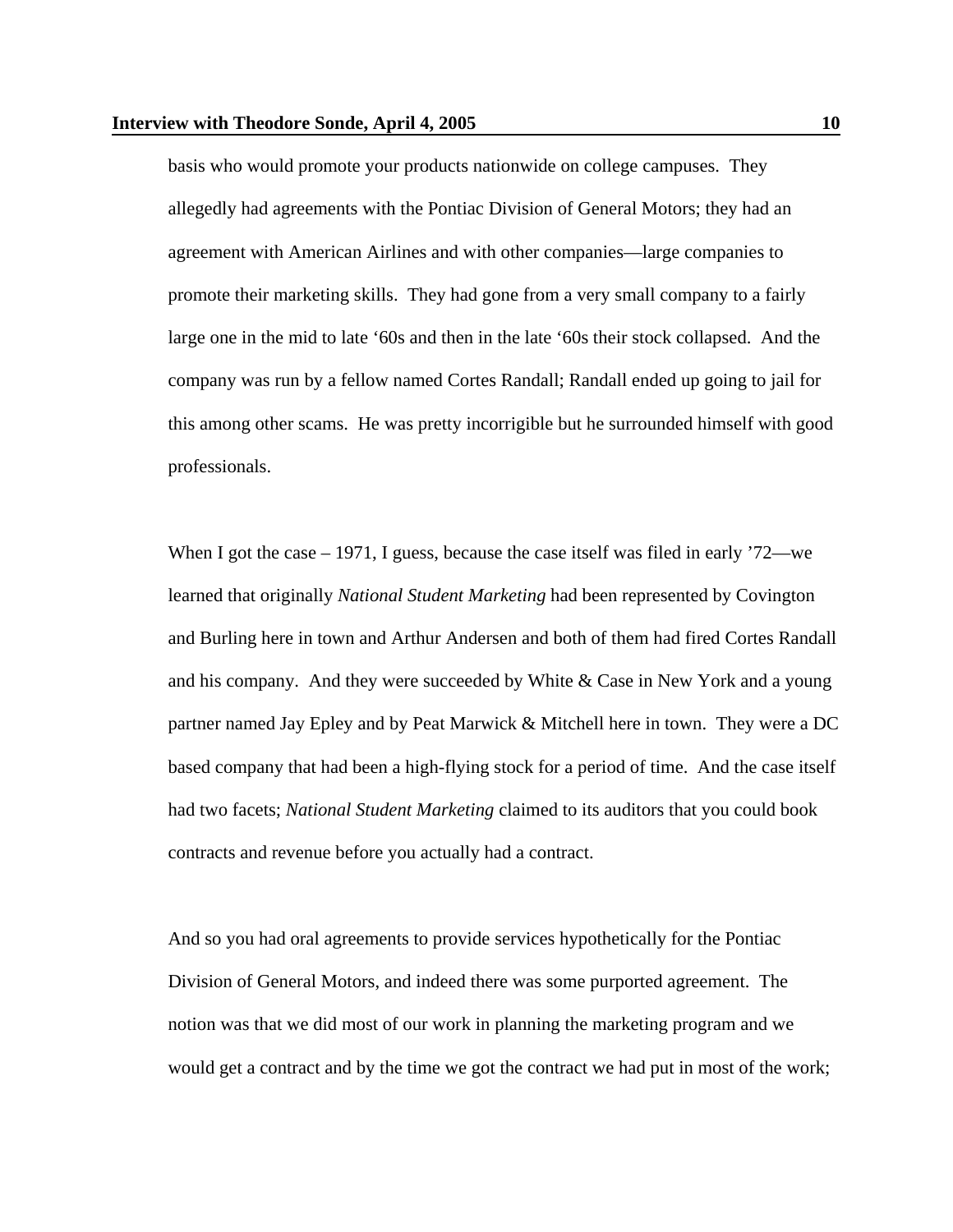we had the billboards ready to go out or the flyers or the promotional pieces and so all the money was earned before you actually got the contract… not a very sound notion. As I recall they fell back on a percentage of completion accounting which makes some sense in the construction industry but made no sense whatsoever in this, but somehow they convinced the auditors to do that.

 In 1967 they had a sizeable profit based on these so-called oral commitments and when they brought the case to me it became apparent that the oral commitments by the time the middle of 1968 had occurred had fallen apart, and so much of this revenue was wrong. But instead of correcting the financial statements for 1967, they went on a binge to acquire a whole bunch of companies to, in effect, cover up the fact that they didn't have any income or earnings.

 The criminal case against Tony Natelli largely evolved around the fact that by the time the proxy statement went out for a large \$40 million merger, they already knew the financial statements that had previously been published were wrong. Instead of admitting that they were wrong and calling for their restatement it was alleged that he caused certain adjustments to be made to hide the fact that the numbers were wrong and that was ultimately considered to be the underlying criminal offense.

 What happened in 1968 was that one of the conditions for this same merger was that there was to be a comfort letter delivered which would in effect say that there were no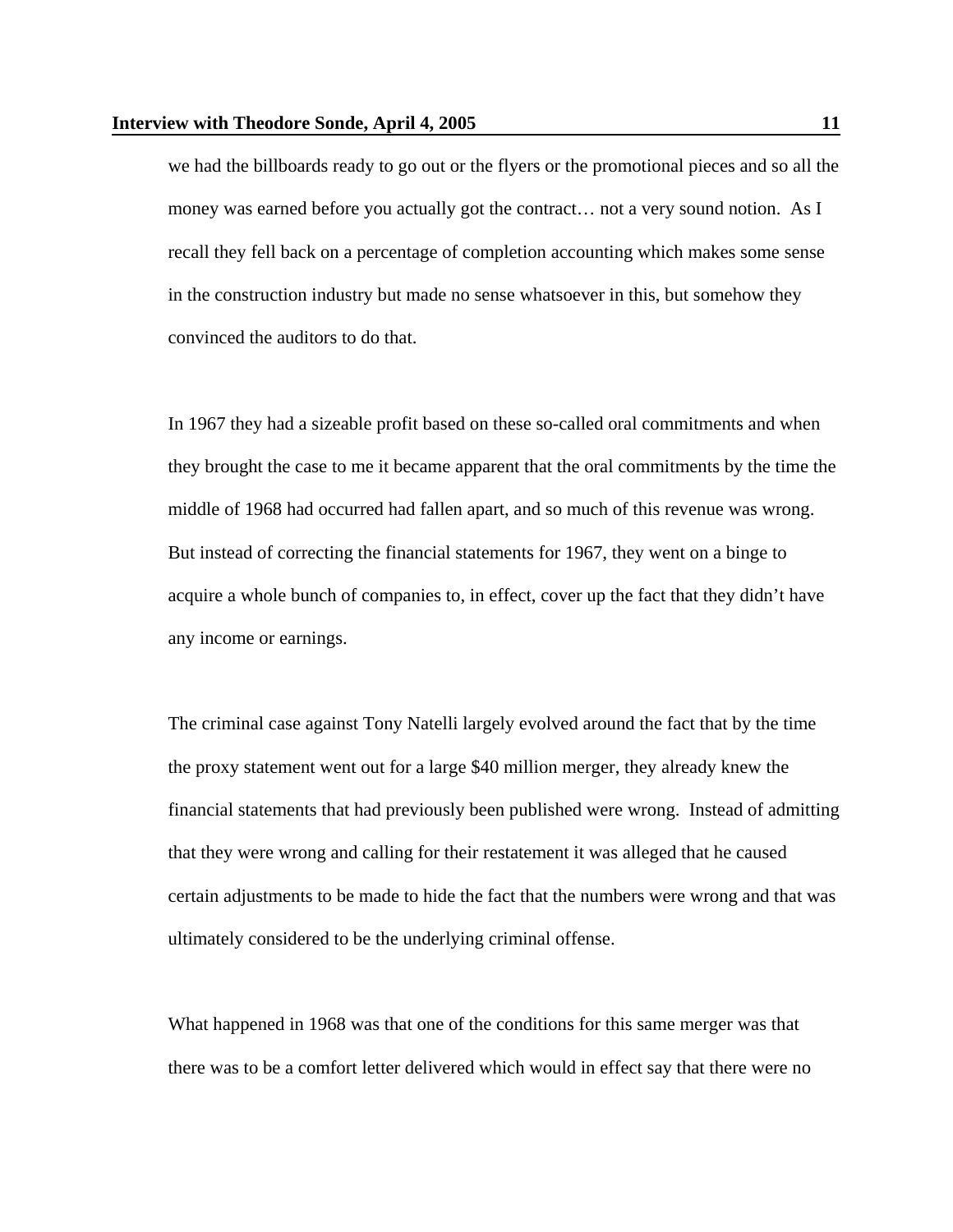material adjustments required to the unaudited financial statements that were in the proxy statements. Peat Marwick, Mr. Natelli, concluded that in fact there were material adjustments and the material adjustments were such that they would wipe out all of the income in the nine-month financial statements and require a restatement. They tried to present that comfort letter to the closing where the two companies—in this case it was *National Student Marketing* and a company called *Interstate National Corporation* were merging, and this was taking place at the law offices of White & Case in New York and Peat Marwick was having trouble convincing the people in New York that they should abort the merger.

 And so what evolved was a situation where Peat Marwick ended up delivering a comfort letter the following week which in effect said that the financial statements were wrong, they needed to be restated, and the stockholders needed to have new and corrected financial statements circulated to them. Well unknown to Peat Marwick for most of what was a Friday afternoon the closing proceeded without the signed comfort letter. And much to the frustration of Vic Earle, who was the General Counsel of Peat Marwick, he couldn't convince the lawyers at White & Case to abort the closing. So he added paragraphs which he thought were being delivered to the closing room, but some of which weren't until after it closed.

 The Commission took the position that the two law firms had basically aided and abetted a securities fraud by allowing the closing to proceed in light of the comfort letter and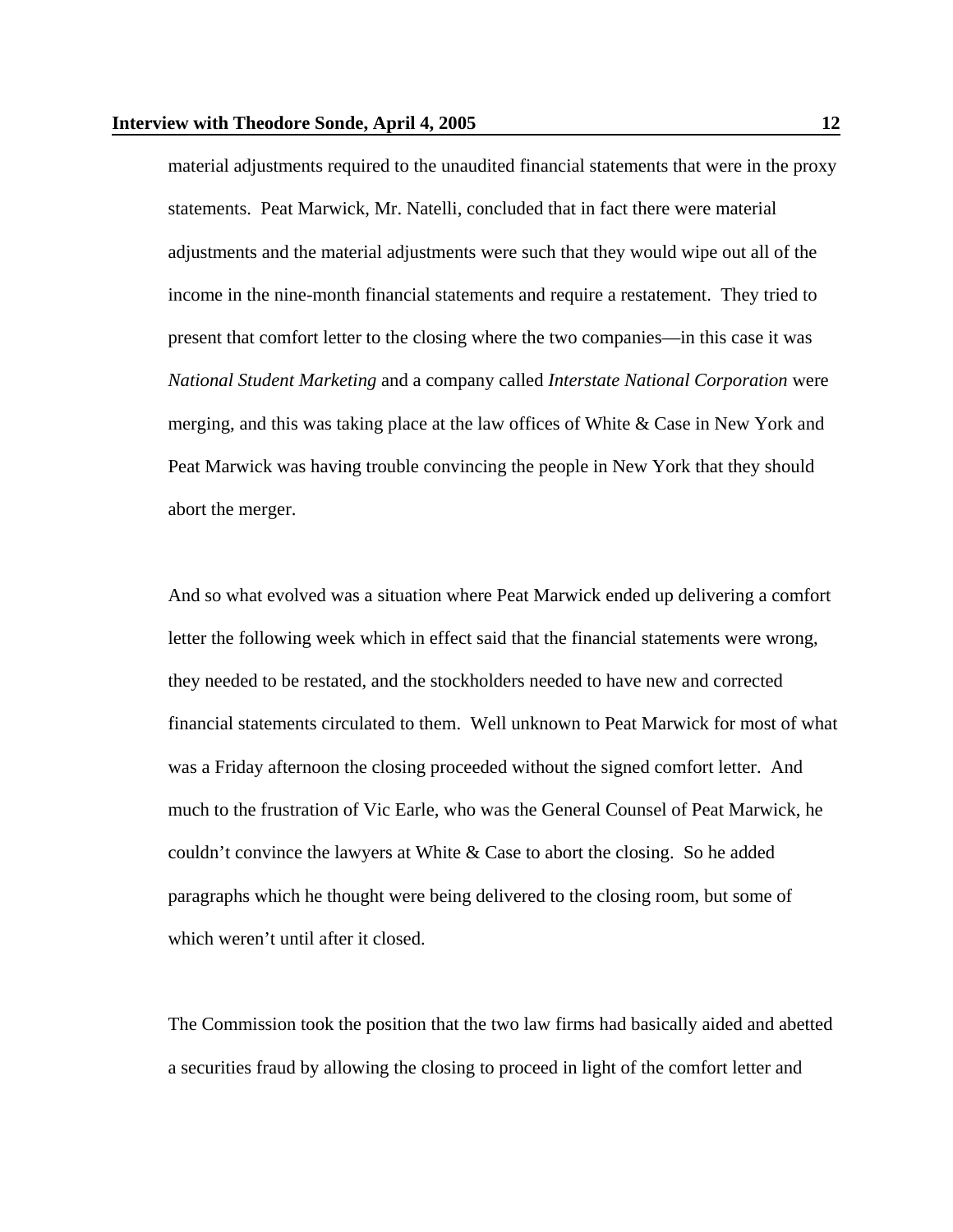concluded that they should have aborted the closing and stopped the closing going forward. The Commission also alleged that Peat Marwick, even though it had done quite a bit, had failed in its professional obligation in that instead of following the teachings of *Fisher v*. *Kletz* and the accounting literature that was extant at the time, should have come to the Commission because there was literature out there that said that you have to disassociate yourself from financial statements that you know are incorrect and if you advise the client to correct it and the client refuses, you have an obligation to bring it to the attention of the proper regulatory authorities, which in the accounting literature was described as either the Stock Exchange or the SEC.

 And so the Commission in the complaint basically said Peat Marwick failed in that respect. That was a small aspect of the case as it related to Peat Marwick, but it was important from a precedential point of view to make clear that the accountants had this obligation and indeed the lawyers had that obligation. As we were drafting the complaint it occurred to me that there was really no logical reason why the lawyers didn't have the same legal obligation, particularly under the then ethics rules, then called the *Code of Professional Conduct.*

**KD:** Was this an ABA thing?

**TS:** It was an ABA *Code of Professional Conduct*, which was the same as in the State of New York and in most states around the country; there were minor variations, but basically the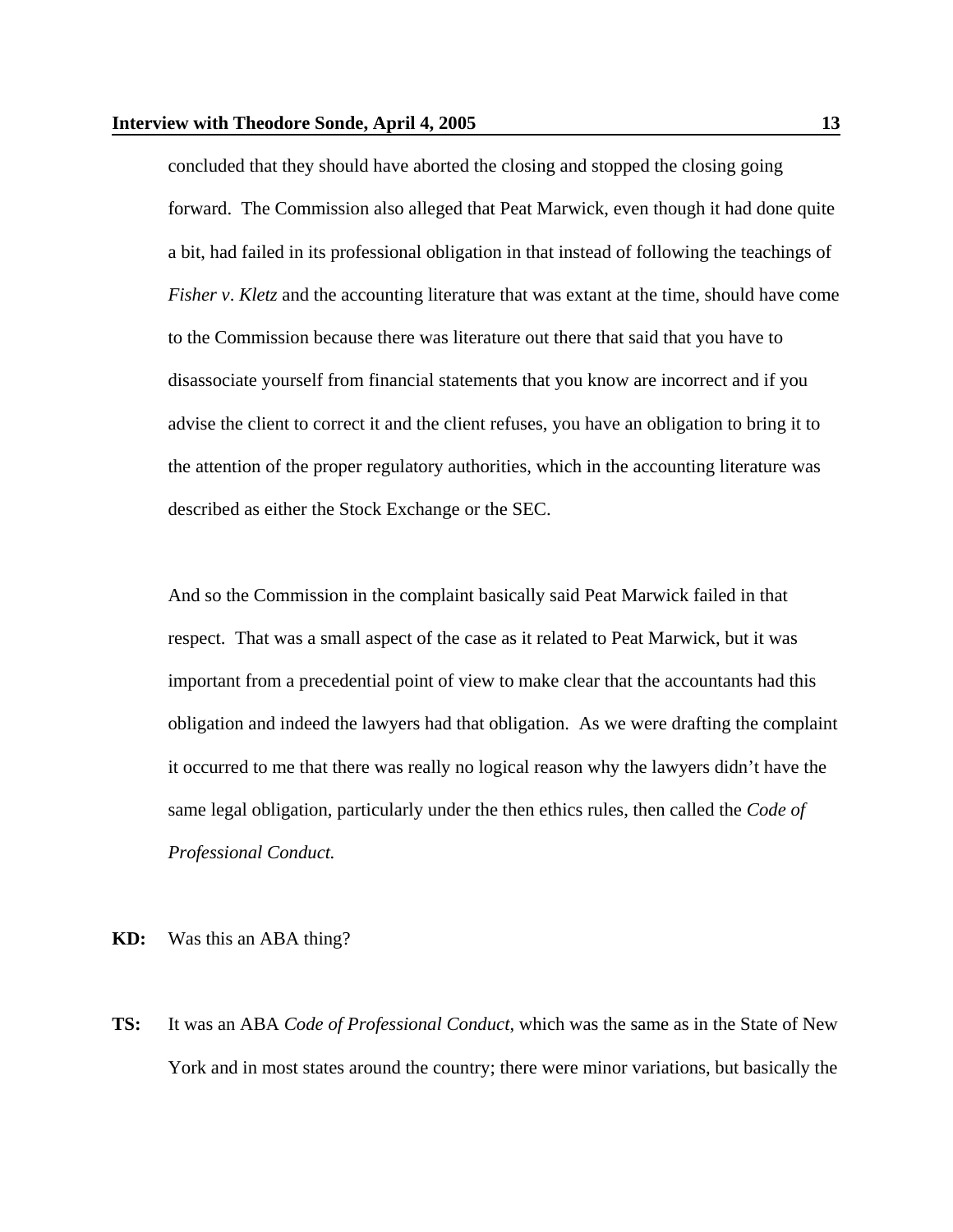ABA *Code* as well as the New York *Code* required a lawyer to disassociate himself or herself from a financial fraud that the lawyer knew was being perpetrated against some person, and the way that the rules read, the lawyer was required to basically call upon the client to rectify the fraud and if failing that to report it to the affected person or tribunal. And we took it as a given that that was appropriate to apply to the lawyers as well, and so we drafted a paragraph which became a somewhat infamous paragraph saying that the lawyers had a duty to blow the whistle.

 We frankly didn't spend a lot of time thinking about the revolution we were about to start, but we talked about it. I remember reviewing it with Alan Levenson; I remember reviewing it with the then General Counsel, Brad Cook; I know Dick Rowe was consulted and other people and we all thought it made sense. Of course, the legal profession didn't think it made sense and they promptly decided to change the rules and concluded that this was far beyond the call of the legal profession. Essentially there were law review articles, there were press reports, and the like about it.

 And to this day I don't think they still accept the notion. It always seemed to me fairly simple that if you're a lawyer and you know that you've put together documents say for a simple real estate closing and your client tells you the morning of the closing "you don't need to come to the closing because I've gotten tickets to Brazil and I'm about to steal all the proceeds, and by the way all the documents I gave you that you based your opinion on are all forgeries and fraudulent" you have a professional obligation to call up the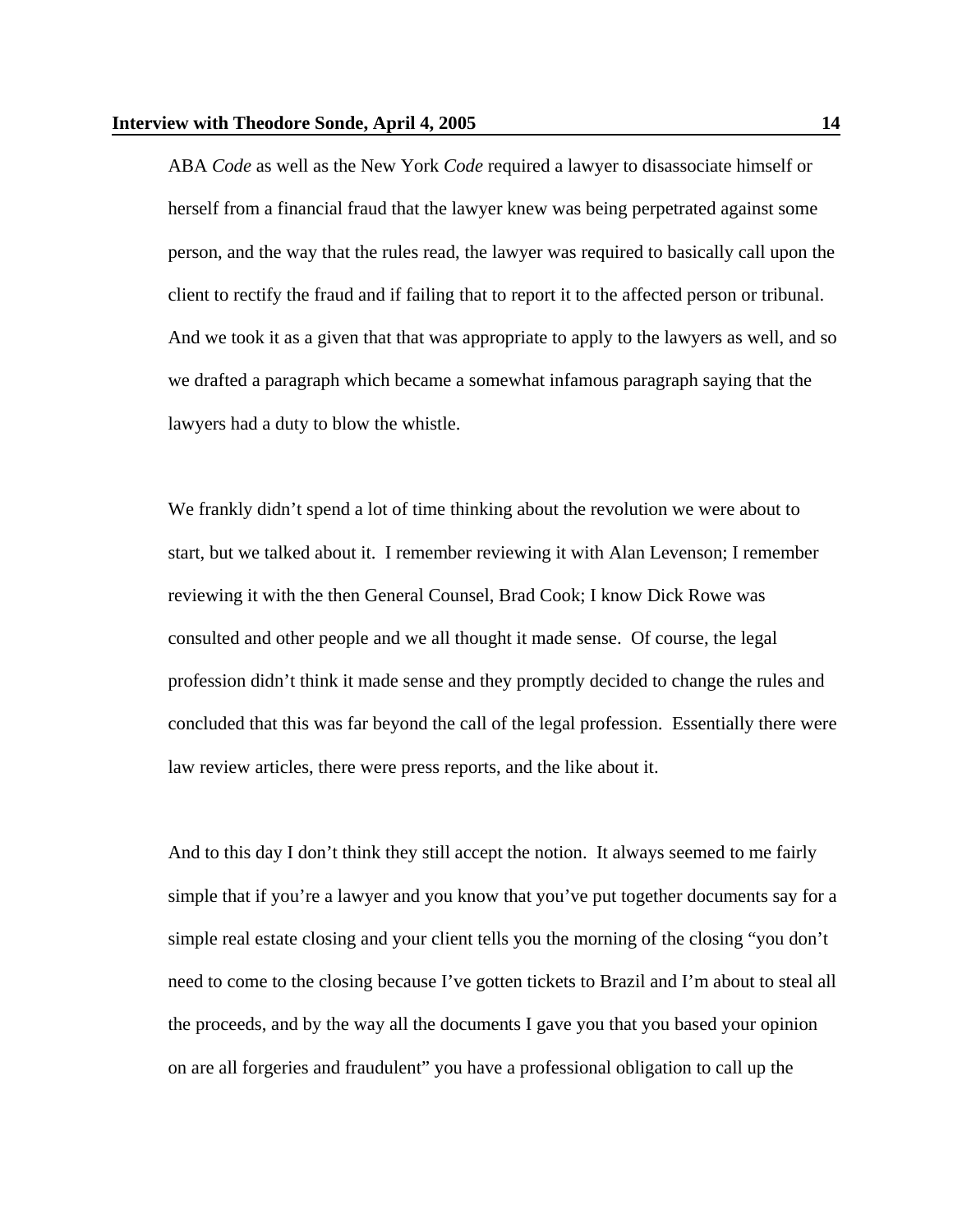lawyer on the other side and say you shouldn't go to the closing and tell him what you need to do stop that. It doesn't seem to me to be terribly earth-shattering, and when put in that light most lawyers would agree.

 But put in the corporate light somehow it became startling. And it seemed to me that if you look at the language of the *National Student Marketing* complaint, you'll see that the paragraph that applies to the lawyers is parallel to the paragraph that applies to the accounting profession. It says they should have basically called upon the client to rectify the financial statements, and failing that to report to the SEC, and that was considered blasphemy.

- **KD:** Well "revolution" was your word and clearly this did make a big splash. Can you give some sense of why this may have seemed so novel to the legal profession when you were essentially building on what had been established in the accounting profession?
- **TS:** There were two parts of it that were novel. I think the real novelty if there was anything novel about it was that the Commission for the first time in its history was suing a major law firm for securities fraud and not only a major law firm, but a very respected firm that had an international reputation and it was claiming that it had committed securities fraud or it had facilitated securities fraud, and I think that was really the revolution if there was a revolution. The Commission drew no attention from the Bar when it sued the little old practitioner who did something stupid, the Stuart Schiffs, the Kaufman's, the Field's—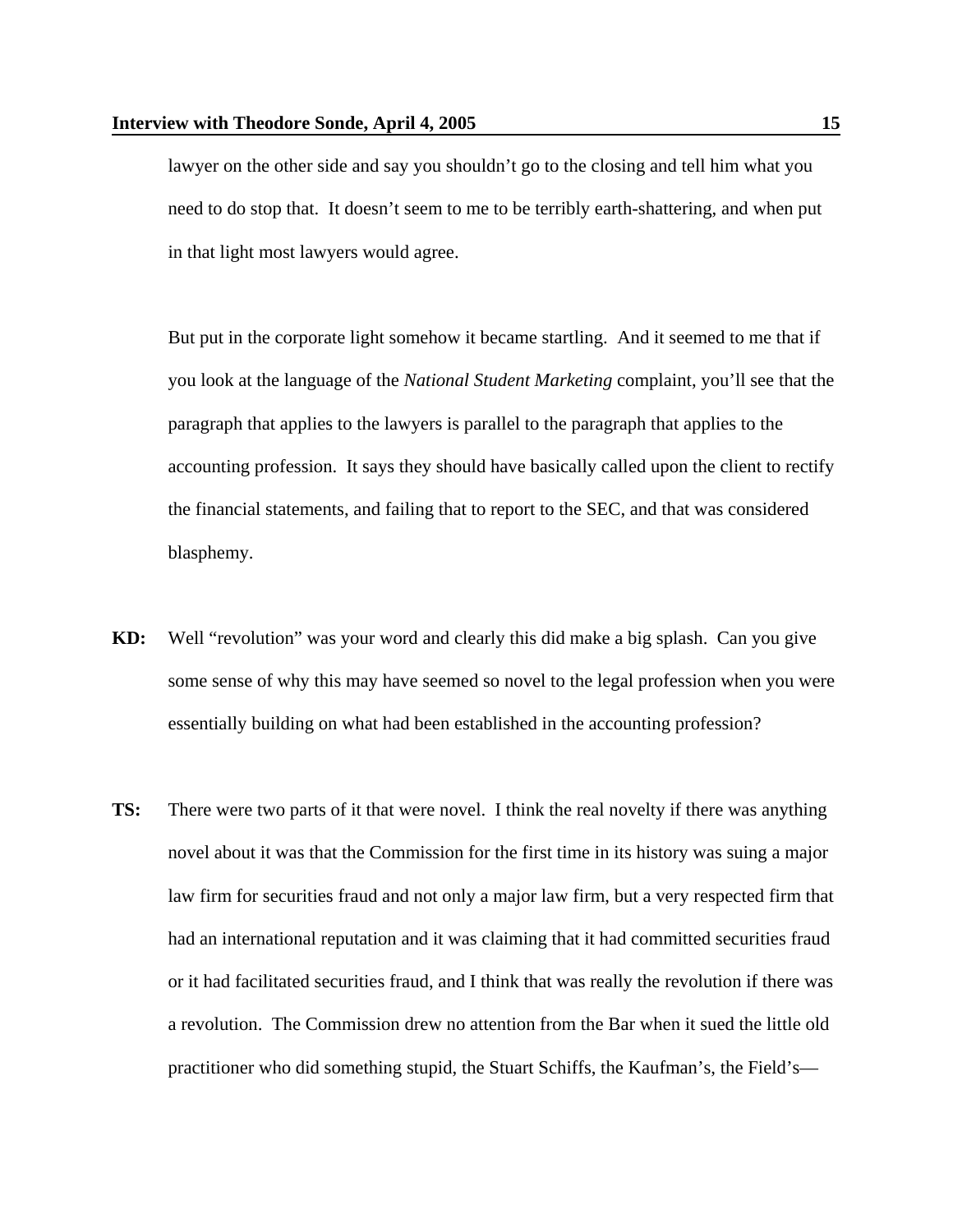nobody cared… When it went after a partner in a major law firm, much less two law firms and three partners, two in one firm and a partner in another and charged them with securities fraud—that was the revolution.

 The legal attack that they mounted or—if you want to call it—the political attack they had mounted against the legal theory was a cover, I thought. What was really unheard of and unprecedented was to go after the large professional organizations. And you have to bear in mind that at this point, there had been very few cases brought against the major accounting firms, there had been very few cases brought against the major law firms; there were no cases that I was aware of where partners of major law firms had been sued. I think there was one case that had been brought in—*The Continental Vending* case against the partner of what was then Lybrand, Ross Brothers, which is a predecessor to Coopers and Lybrand and PriceWaterhouse Coopers, and that was unprecedented. The fact that we sued Peat Marwick & Mitchell and we sued two people associated with it, I think that was unprecedented.

 And the '70s brought about a series of cases like that. In addition to the *National Student Marketing* case, the Commission brought the *Vesco* case where it sued three lawyers associated with the New York law firm of Willkie, Farr, & Gallagher, a very well known firm. If my memory serves me correctly, one of the defendants who was a partner of that firm was the former director of the SEC's Division of Corporate Regulation, a fellow named Alan Conwill, and the Bar took notice of that as well. There followed a number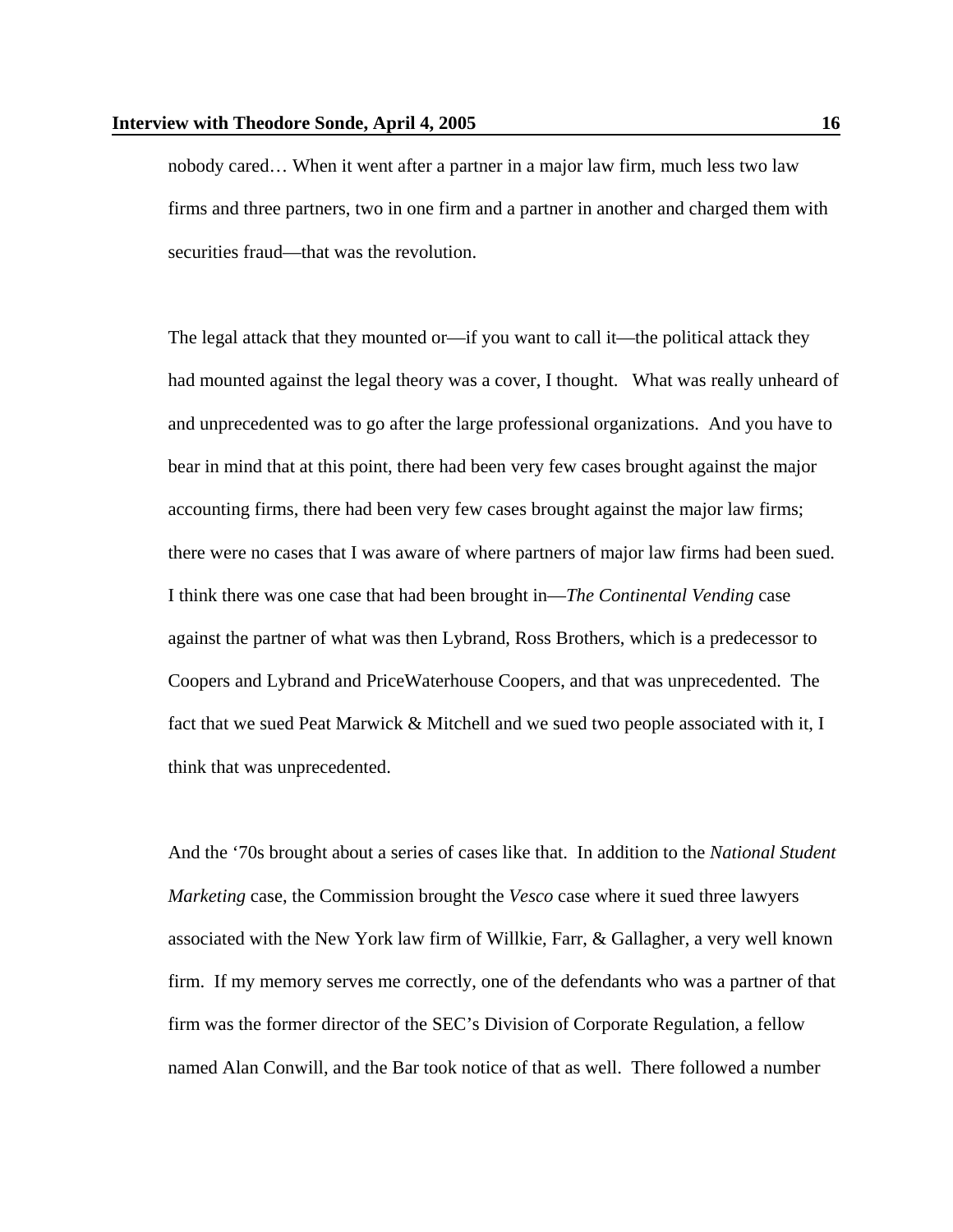of other cases where major lawyers—major firms and major partners— and partners of major law firms and accounting firms were being sued. There was a case against Arthur Andersen and the *Four Seasons Case* where there was a criminal prosecution if I remember correctly. At that point, Andy Barr had left the Commission and Sandy Burton had become the Chief Accountant.

 And I remember when Sandy came onboard; I went through with him the various allegations in the *National Student Marketing* case and had gone through other accounting cases. We were then beginning to start what turned out to be a long series of cases against accounting firms. We had the *Ampex* case; I think that was against Touche Ross; we had *Four Seasons*, we had the *Geotek* case which involved a case against Arthur Young and Company—there were some lawyers involved in that one, but not prominent law firms. There were three or four cases brought against Peat Marwick at that time; one was *Penn Central*, another one was *Stirling Homex*, another one's name is escaping me at the moment.

**KD:** There's plenty of them.

**TS:** Yeah.

**KD:** Now are you working on trying these cases through the General Counsel's Office?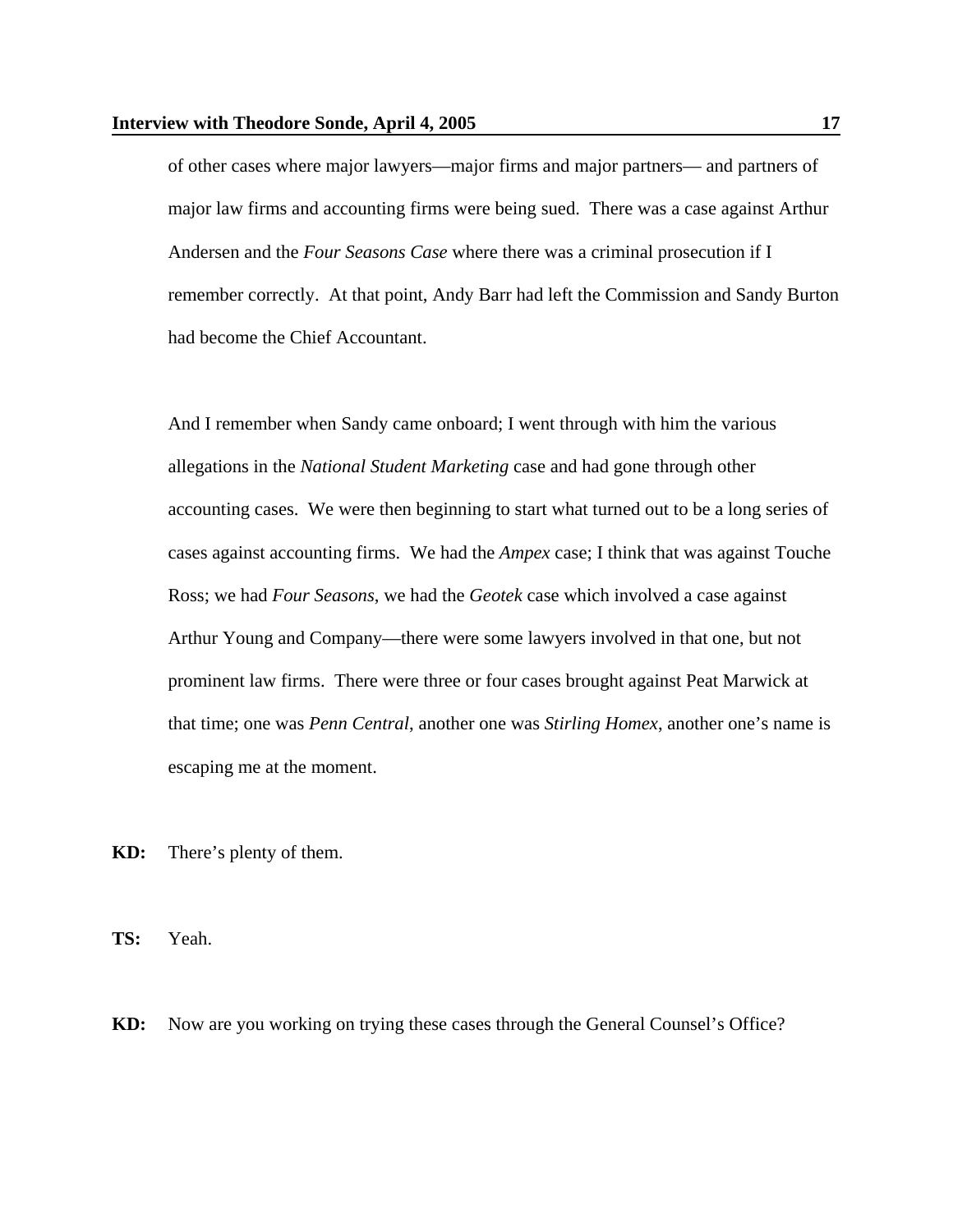**TS:** Well originally the General Counsel's Office would handle some, but not all, of the enforcement cases. There was no Division of Enforcement until around 1974, I think; and the General Counsel's Office was handling at that time cases like the *National Student Marketing* case which came out of the Division of Corporation Finance and the enforcement component of Corp Fin. That was handled by Dick Rowe at the time and Alan Levenson before that. The General Counsel's Office handled at that point the *Texas Gulf Sulphur* case, it handled the *Vesco* case and a number of other cases that for one reason or another were being handled there and before the Enforcement Division was created.

 In 1974, I moved to the Enforcement Division and began supervising the *Penn Central* case. I want to say that moves into the early '70s because I want to say the large settlement that the Commission reached with Peat Marwick was in the mid-'70s after I had moved to the Enforcement Division.

- **KD:** *National Student Marketing* starts early and it makes this big splash around '72 or so. But you're still involved in that for years after that?
- **TS:** I was involved in it until it was over. It went through the usual ebbs and flows of litigation. I then learned how long it can take to get a case to trial. This particular case was particularly challenging. The judge—a wonderful judge named Barrington Parker had a terrible car accident in the middle of it and lost a leg, literally crossing Connecticut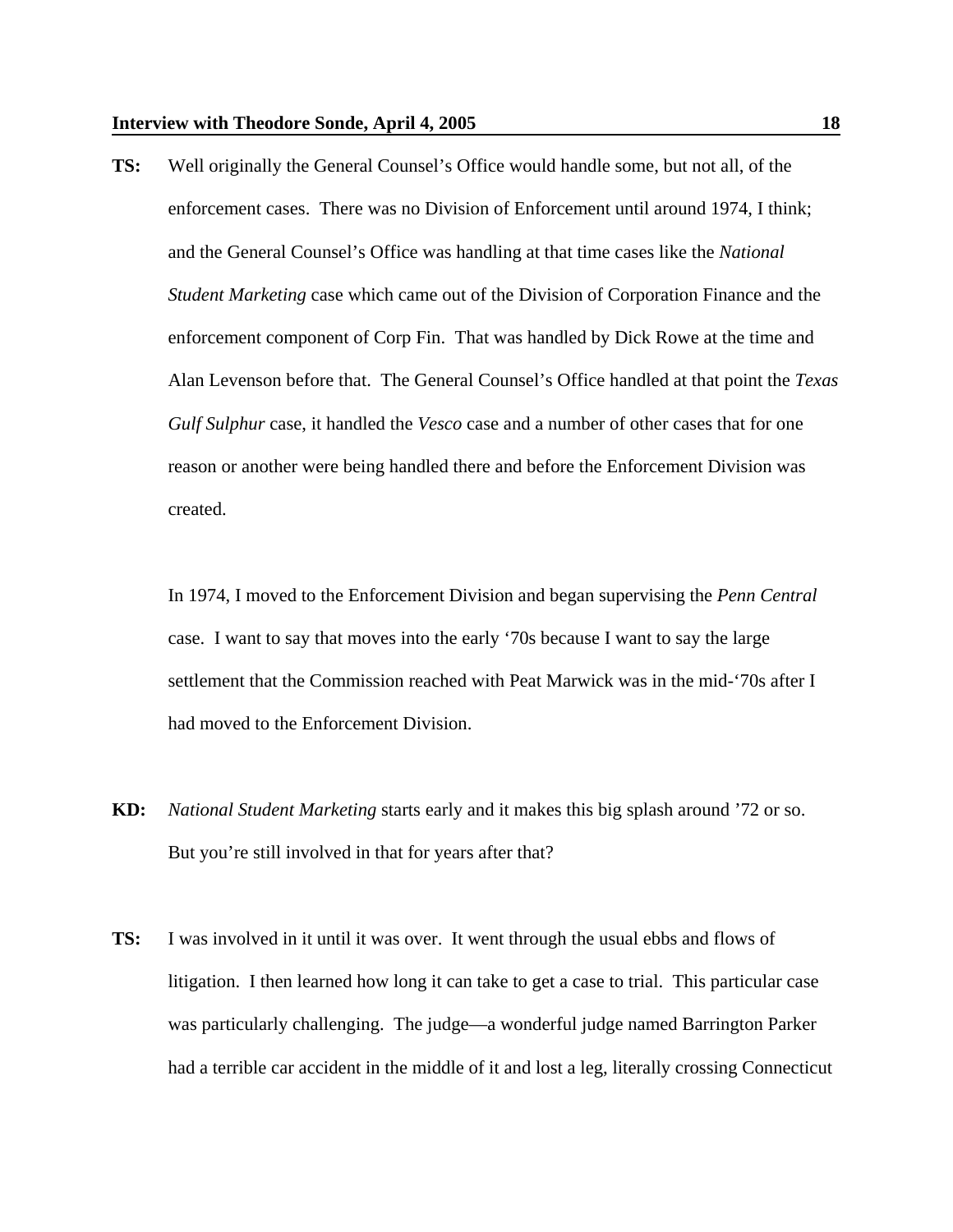Avenue to get a pack of cigarettes, nothing very dramatic, but it stayed with him through the end and he resumed his time on the bench after recuperation and everything else. I think he was actually disappointed when we ended up setting the *National Student Marketing* case against White and Case and had then only the trial of the innocents, as my adversary representing Lord, Bissell, & Brook talked about—actually it was Hogan & Hartson who was my adversary; that's where I met them for the first time and where I am now.

- **KD:** We're moving into the '70s and it seems like a lot of things happened around '72. We're talking about lawyers and accountants. Is there a sense that—that some of these lawyer and accountant cases, something as novel as—and I'm getting the sense that it's novel as the *National Student Marketing* case, led to any kind of repercussions within the SEC—changes in approach, anything like that?
- **TS:** Well I think what was happening in the early '70s, you have to go back to the times to some extent. You had Watergate taking place; Nixon had been President from 1968 or early '69 forward and we had Hamer Budge originally as Chairman and then Bill Casey… and I don't remember—let me say this, Ken: the history of the securities law, you can go back to 1930s, you'll see that even before the '34 Act was passed, there's a lot written about how the legal profession essentially disserved itself and its clients by facilitating various kinds of corporate wrongdoing. There's a lot of literature, whether you go back to Justice Douglas or other people who recognize that as corporate counsel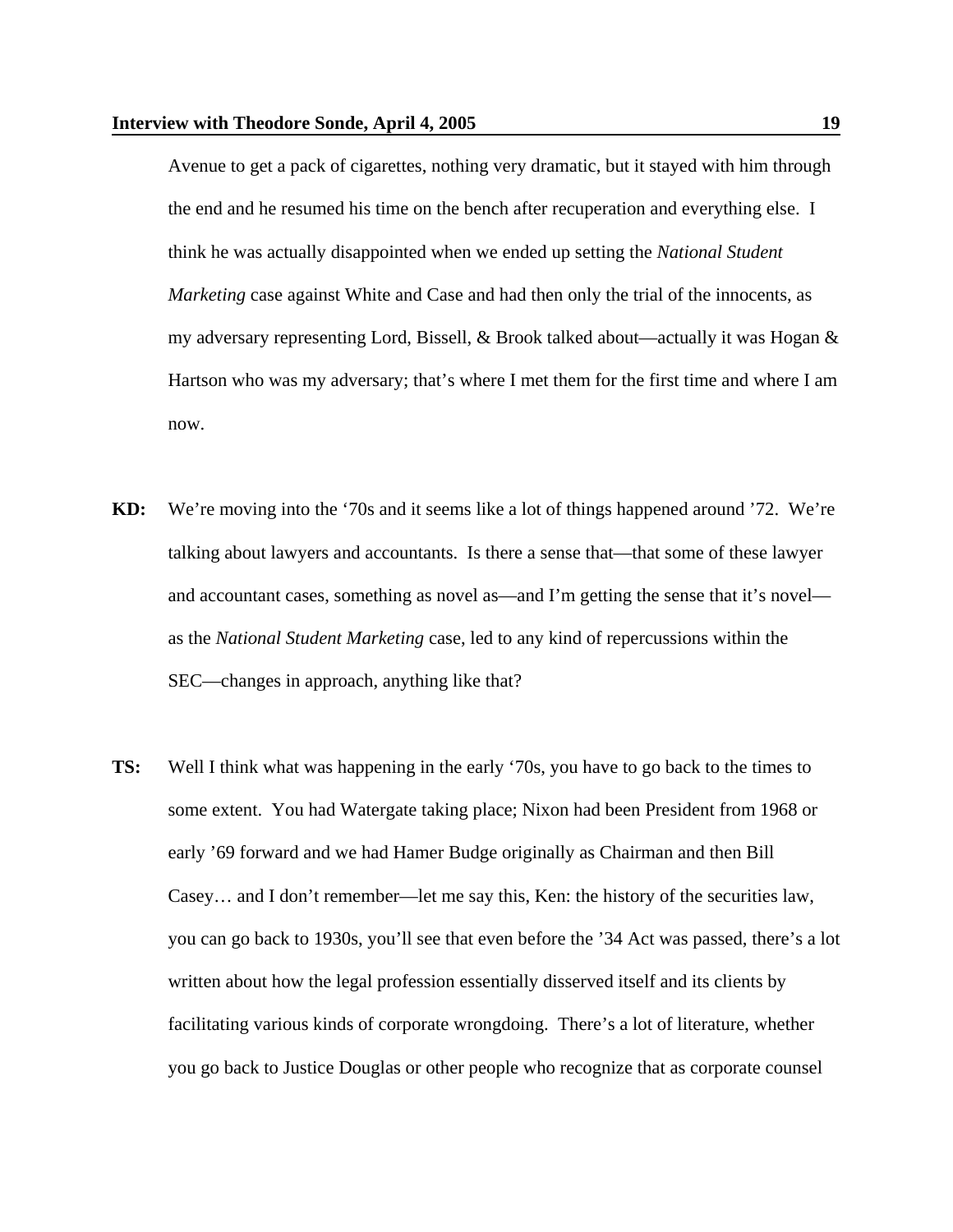they had different kinds of obligations, both to the corporate owner as well as to the managers in how they carried that out and whether they facilitated improper conduct or not.

 But the '70s I think gave rise to Watergate; Watergate gave rise to some of the corporate slush funds. Watergate also focused our attention on what we thought were the failures of the accounting profession to do its job which led to a bunch of the Peat Marwick cases. Clearly Sandy Burton as the SEC's Chief Accountant took it upon himself to very conscientiously look at the accounting cases on the merits. I'm not sure that Sandy Burton was unique in that but at that time he was viewed by most of the staff as being unique.

- **KD:** A change from his predecessor?
- **TS:** Yes. I think that Andy Barr had a different sense of how to accomplish the job and didn't see it as consistent with his view and role of the accounting profession to go after them so much as to try to teach them lessons in a different way and I think that came into disarray—disrespect at that point and people felt that more had to be done to convince the accounting profession that they had to be more stand-upish with their clients and say no when they needed to say no.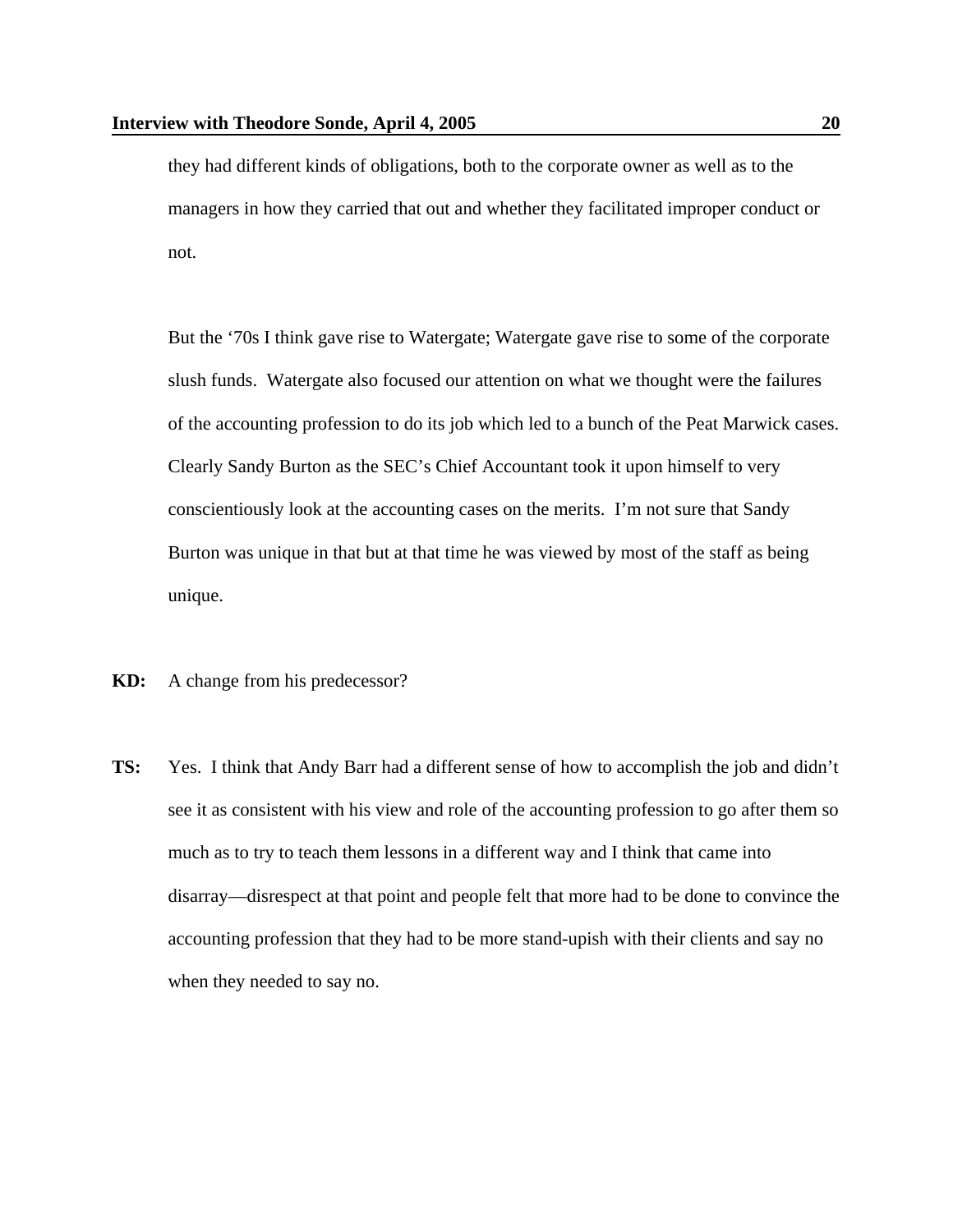- **KD:** At this point you're starting to head into your transition from the General Counsel's Office into Enforcement. What was the opportunity, who approached you, and what led to your decision to move?
- **TS:** I'm not sure of the exact sequence, but I remember Stanley Sporkin had become the Director of the Division, I want to say, shortly before I went down there. Stanley had asked me to come down to the Division, I think initially to be head of the Trial Unit and take some of the cases that were in the General Counsel's Office and put them in the Trial Unit. And I can't remember the exact discussion, but it was agreed that I would become an Associate Director in charge of both the Trial Unit and the Chief Counsel's Office, and at that point both of those units reported to me. I was not involved on a dayto-day basis with any of the underlying investigations which were being handled by the other operating branches and the other Associate Directors. I was responsible more for some policy issues and also for the Trial Unit and tried to work around a group of lawyers that had some trial experience and frankly bring on some people who had a lot more experience, which we did over the years.
- **KD:** Can you unpack that a little bit and talk specifically about the function of the Trial Unit within the Division of Enforcement?
- **TS:** Sure. The Trial Unit's principal function was to basically handle cases in two categories. There were a group of cases that it had inherited such as the *National Student Marketing*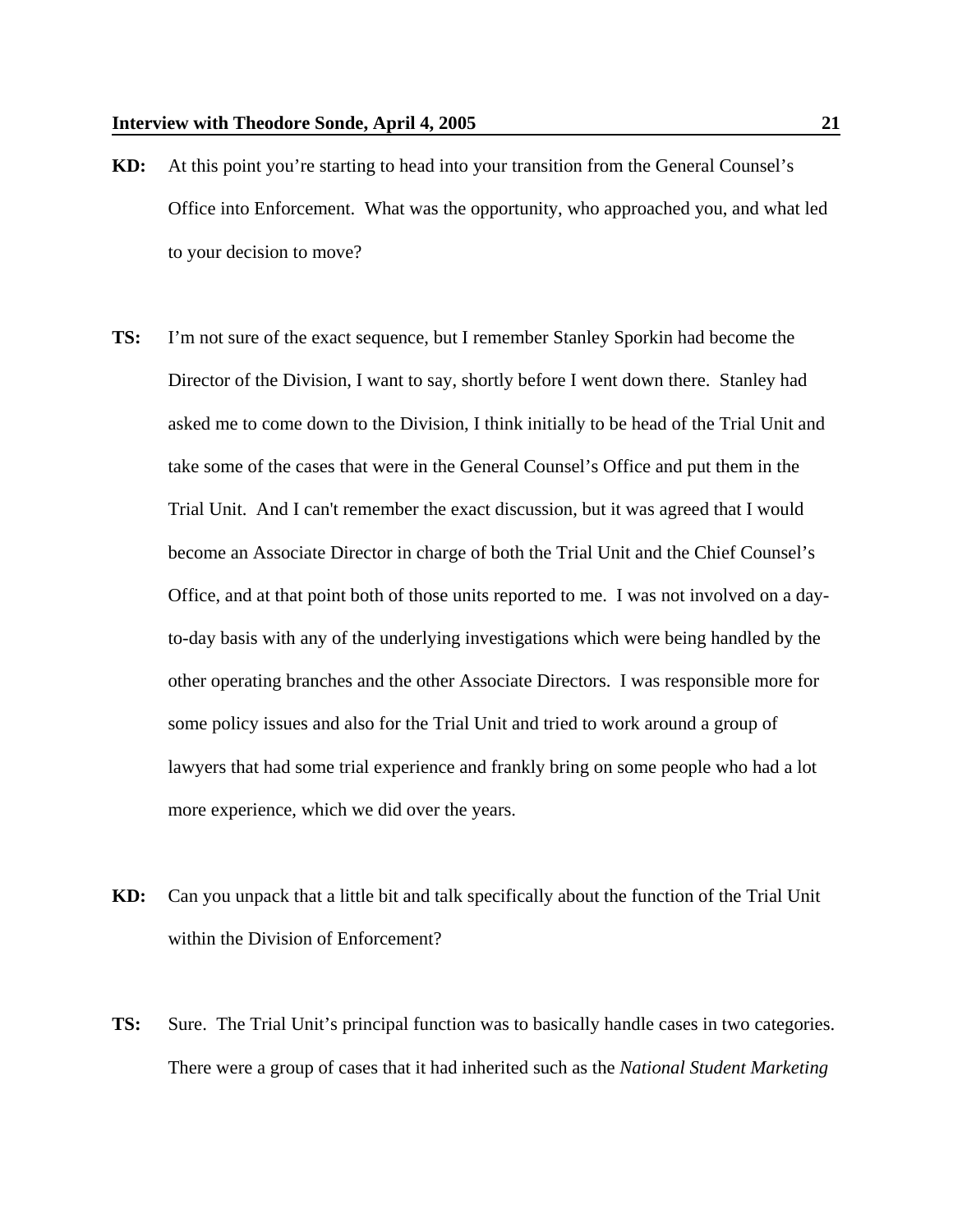case, such as the *Vesco* case, and a number of other cases and it was also charged with picking up cases from the operating units that did not settle. A large percentage of the cases, Ken, settled on the filing of the lawsuit or before. A number of cases didn't settle and we were asked to try those cases and there were a whole series of cases where people in the Trial Unit were responsible for handling the case. We had—I want to say—10 or 15 experienced lawyers, some from private practice, some of them former Assistant US Attorneys, probably most of them are leading members of the Bar today of one sort or another.

 Ben Greenspoon had just joined the Trial Unit before I joined it. He was then 10 years older than I. I was 34 at the time and Ben was all of 44, and I now know he's past 70 because I'm past 65. But we hired—there was a fellow there named Bob LaPrade who was the Chief Trial Attorney, a wonderful, wonderful human being. We hired Greg Glynn who was a former Assistant U.S. Attorney from the Central District of California—or Los Angeles, and he picked up the *Vesco* case, which had been handled by a fellow named Bob Kushner in the General Counsel's Office. We picked up Bob Romano and Frank Razzano who were from the New Jersey US Attorney's Office. We picked up a number of other experienced lawyers and we had a pretty good trial shop.

**KD:** The *Vesco* case, speaking of high profile, and we've got overlap with Nixon here; is this a lawyer and accountant case as well?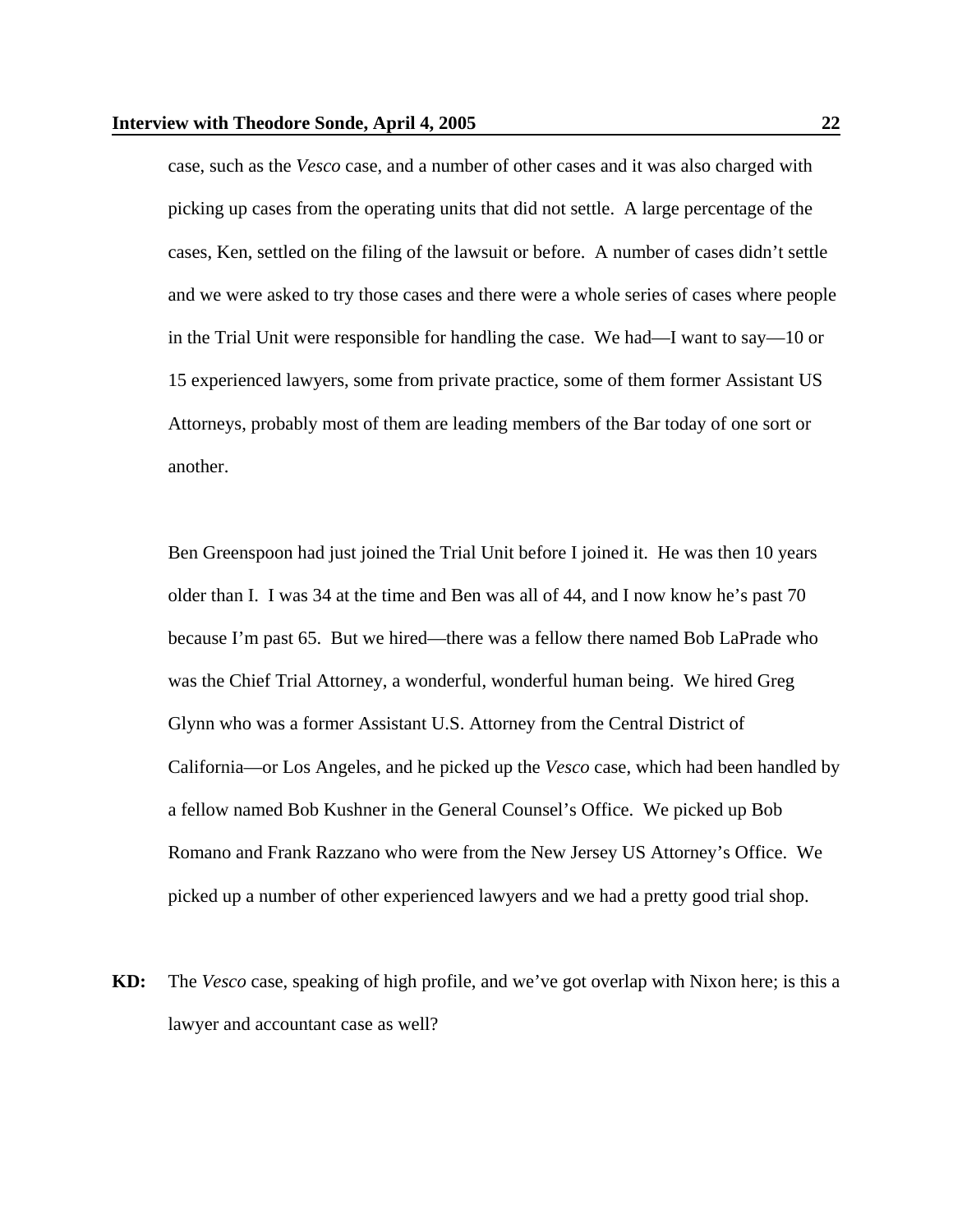**TS:** It's both a lawyer and an accountant case, but it's more a regulatory case. It was basically alleged that *Vesco* had created in effect an unregistered investment company used to loot a group of mutual funds that were themselves unregistered because they were offshore and there were allegations against three lawyers from Willkie, Farr,  $\&$ Gallagher, a large firm in New York, involved in that. I don't remember there being any charges against the accountants in that case.

 I was not involved in the bringing of the case; I was involved and actually ended up supervising it once it came down to Enforcement in the early '70s. It of course sprang a series of other cases because it was alleged that Mr. Vesco tried to curry political favor with the Committee to Reelect the President and allegedly contributed \$250,000 in a suitcase to Maurice Stans who was then the Chairman of the Committee to Reelect the President. Efforts were made to kill the *Vesco* investigation and we discovered there was \$250,000 missing from the *Vesco* corporate entity and eventually we sent—and I shouldn't say "we" because it wasn't me—Stanley Sporkin was running the case, and they sent a subpoena to the Committee to Reelect the President, which is pretty gutsy. And the story is—and this is all public in the *Watergate* hearings—that John Dean called Bill Casey the Chairman of the SEC at the time, and told him to kill the subpoena.

 Casey was smart enough to ask Sporkin what to do and Sporkin allegedly told Casey to call John Dean back and tell him to comply with the subpoena and that some day Casey would thank him. And sure enough that's what happened; and then shortly after Irv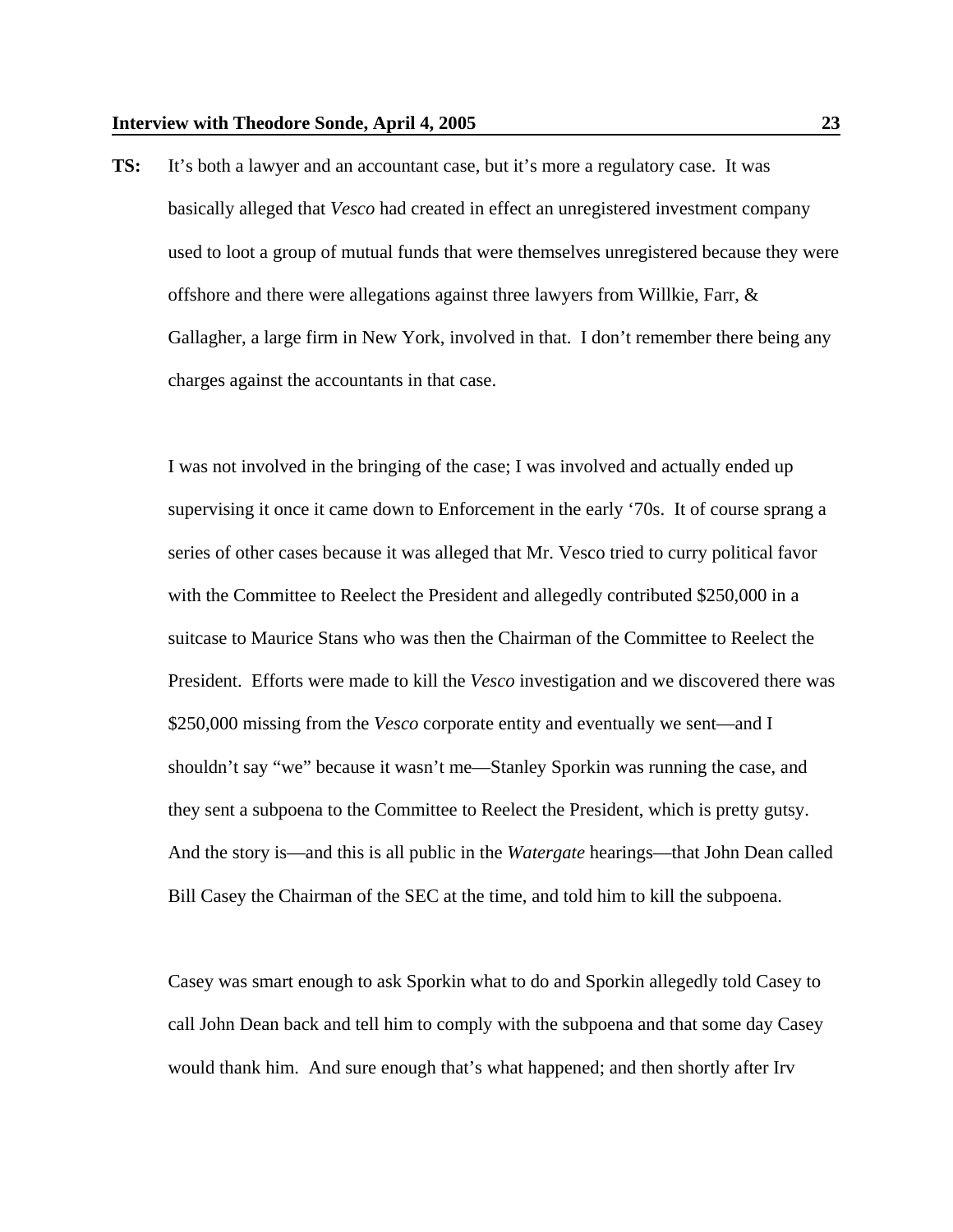Pollack became a Commissioner after Brad Cook resigned as Chairman and Ray Garrett became Chairman, and John Mitchell and Maurice Stans were indicted for obstruction of justice arising out of the *Vesco* case. And there's a story—I don't know, Ken, whether it's true or not, but I've heard it so many times, I'm not sure I could separate it fact from fiction: Ray Garrett had become the Chairman after Brad Cook had resigned and wanted to try to get the staff's confidence back in the integrity of the Commission.

 He thought the best way to do that was to have Irv Pollack appointed as a Commissioner because everyone trusted Irv and knew that if Irv said something was the way it was that everyone believed him and still believes him. And so the story was, or is, Sporkin was up at the Commission table one day and Garrett said to Sporkin, "Would you ask Irv Pollack to come up because today the President is going to send his nomination over to the Senate to be a Commissioner, and I'd like to tell him personally that that's going to happen?" And then Sporkin said quite spontaneously, "Just like Irv, the most important day of his life—he's out working on a case;" and then he proceeded to exclaim, "Oh my God; he's working on an indictment of the Attorney General!" And Ray Garrett said, "Don't worry; we won't tell the President," and sure enough Irv was nominated to be a Commissioner and shortly thereafter, Mitchell and Stans were indicted for obstruction and that was the case that Irv was working on.

**KD:** That was really a close one.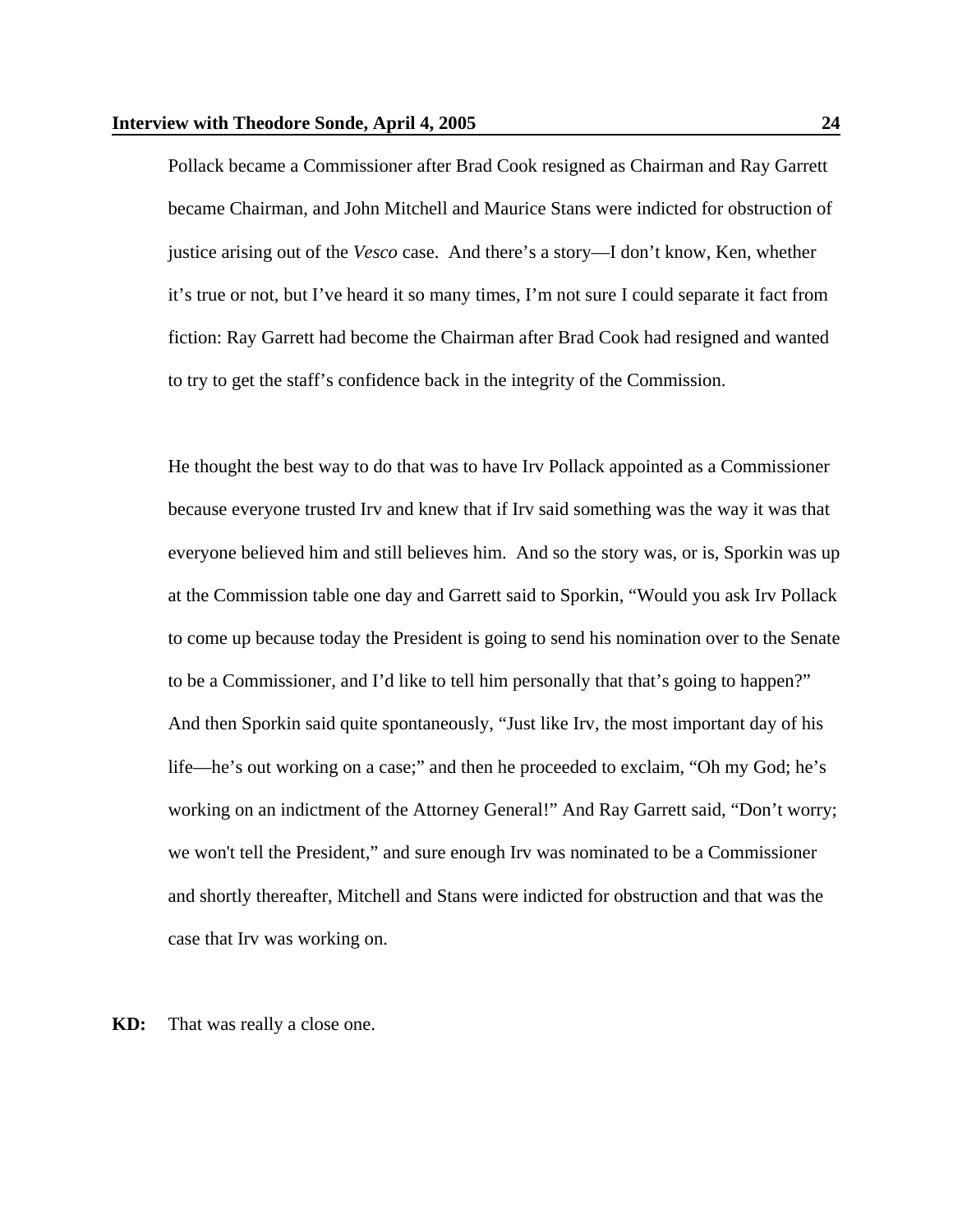- **TS:** Yes. Well you had to sense that politics played very little real role in the Commission's business fortunately and that was a good example of it. You just kept your blinders on and just did the right thing.
- **KD:** Others may have had their blinders off at this point because the Watergate investigations turned up all of these contributions to the Committee to Reelect the President and that's where we start to get into the questionable payments cases.
- **TS:** Well the blinders remained on in the sense that I meant it, Ken, in that you did what you thought the law required you to do which is not to play political favorites. And Stanley and I think all of us for the most part were oblivious to politics and did what we thought made sense. Clearly all of us were riveted by the Watergate hearings and the revelations that were coming out about corporate corruption, the millions of dollars that had been contributed in one form or other by some of the best known corporations to the Committee to Reelect the President.

 At one point, Vic Earle who was the General Counsel of Peat Marwick and who had became a friend at the time told me a story about how Peat Marwick had been approached to make a contribution to the Committee to Reelect the President and Vic said to me, "Politics aside, we just don't do that." He told that to the person who called him and the person who called him said, "Everybody is doing it, including the largest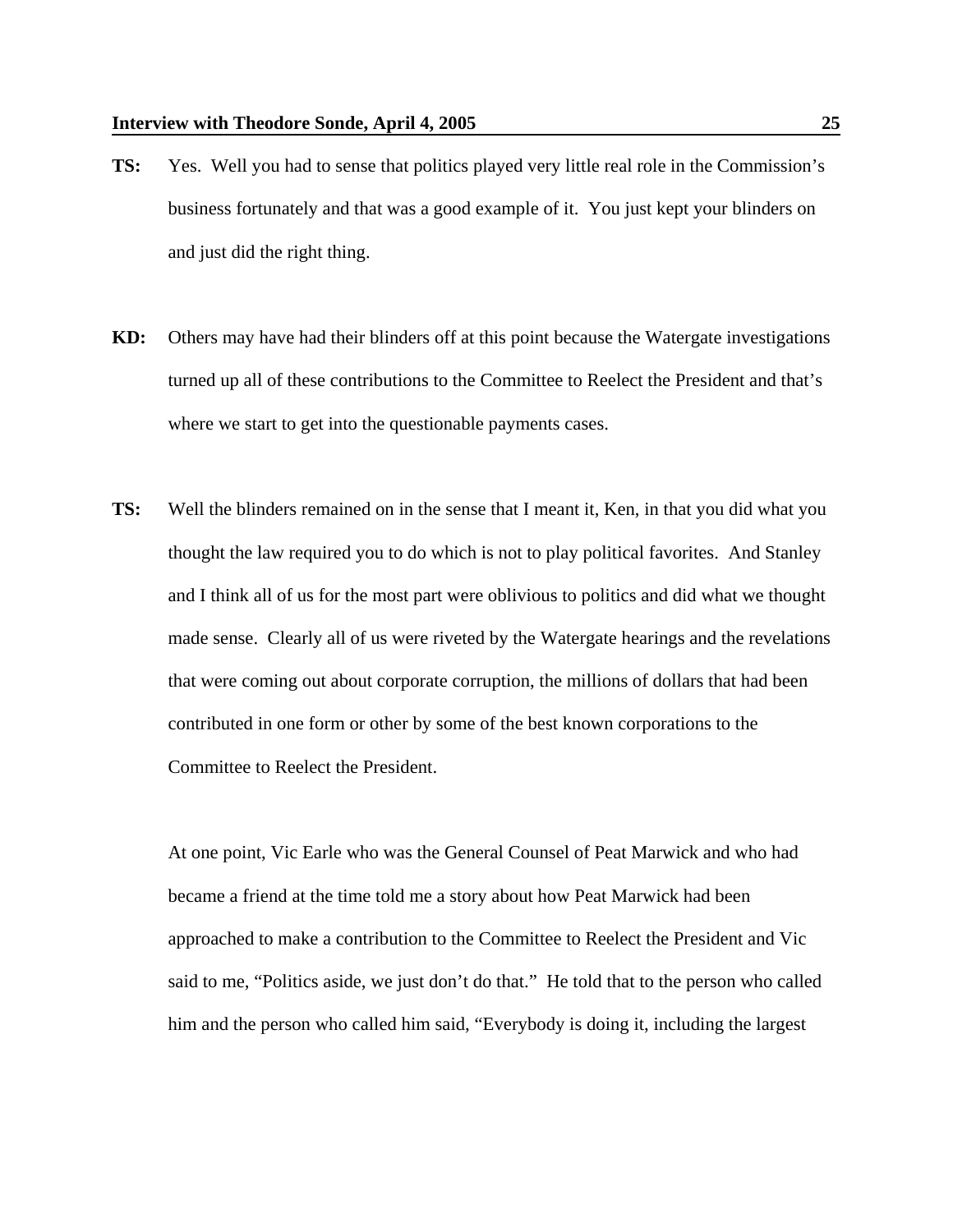corporations in the United States." And he said, "Well everybody could be doing it, but we're not."

 And as it turned out—and Vic and I used to chat about this—the biggest ones got it, too. And so you read about American Airlines, you read about Philips Petroleum, the case involving George Steinbrenner and others. And so there were about a handful of cases and at one point, I think Stanley was listening to the hearings, as we all were, you would go home at night and listen to the hearings or listen to the replay of the hearings that had taken place during the day, and it was clear that these contributions were being made by some of the allegedly finest corporations in America and being done through some fairly circuitous accounting devices with secret slush funds and off-the-book transactions and Swiss accounts and Bahamian accounts and other kinds of things.

 And so at one point, Stanley called a meeting of a group of us - I think Alan Levenson joined the group - and we started to brainstorm about "how can they be doing this," and someone came up with the idea that they had to be falsifying books and records and there has to be a system of accountability. And the form of accounting that the Commission required called for accounting for assets and liabilities and if you didn't have a strict accounting for that, how could you have accurate books and records? That was a notion that was fairly alien at the time because you had the notion of books and records with registered brokers, dealers, and investment companies, but not with corporate issuers and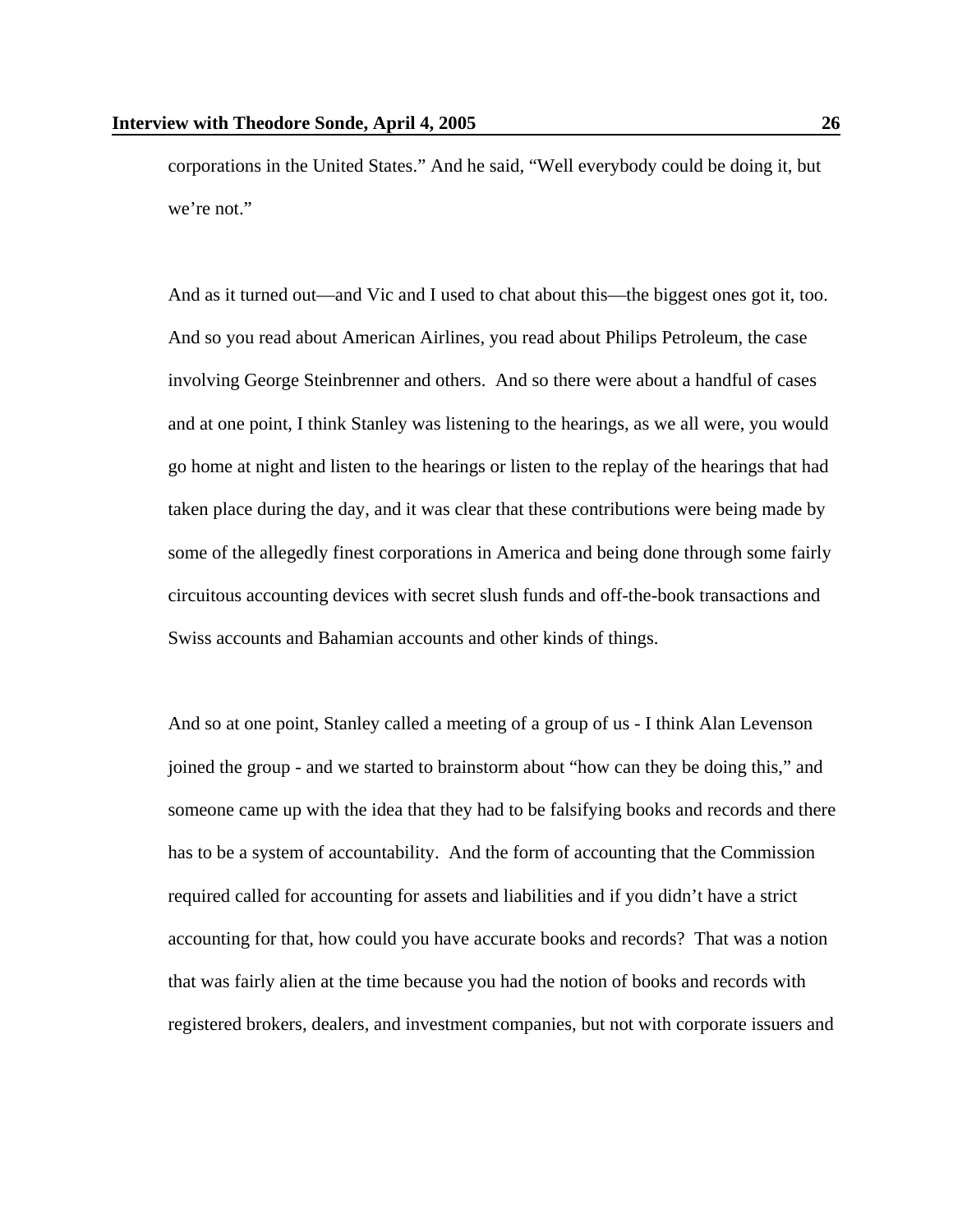nobody really thought that Section 13(a) of the '34 Act could be broadly read to say that the books and records of the corporation had to be accurate.

 It seemed to be a natural, logical consequence of saying that you had to file accurate corporate reports, but the notion that you had to have accurate books and records was something that was perceived of, at least initially, as something more— more a problem for the accountants who were certifying the financial statements than for SEC jurisdiction. Some of us were very skeptical about it and I include myself in that. It wasn't clear to me that we weren't piling on something that really didn't need piling on. Of course, I wasn't smart enough to know that we had struck gold and we started to make some phone calls.

 We—it wasn't me making the phone calls—but people in the Enforcement Division started to make phone calls. We'd start to ask for records from the companies that had admitted that they had made bribes—a lot of them questioned our jurisdiction but provided us with information. I think Levenson deserves credit for creating this voluntarily disclosure program, which turned up literally hundreds of companies—the biggest companies in the country if not the world—with millions and millions of dollars in foreign payments, which ultimately led to the Foreign Corrupt Practices Act. I mean some of them were staggering.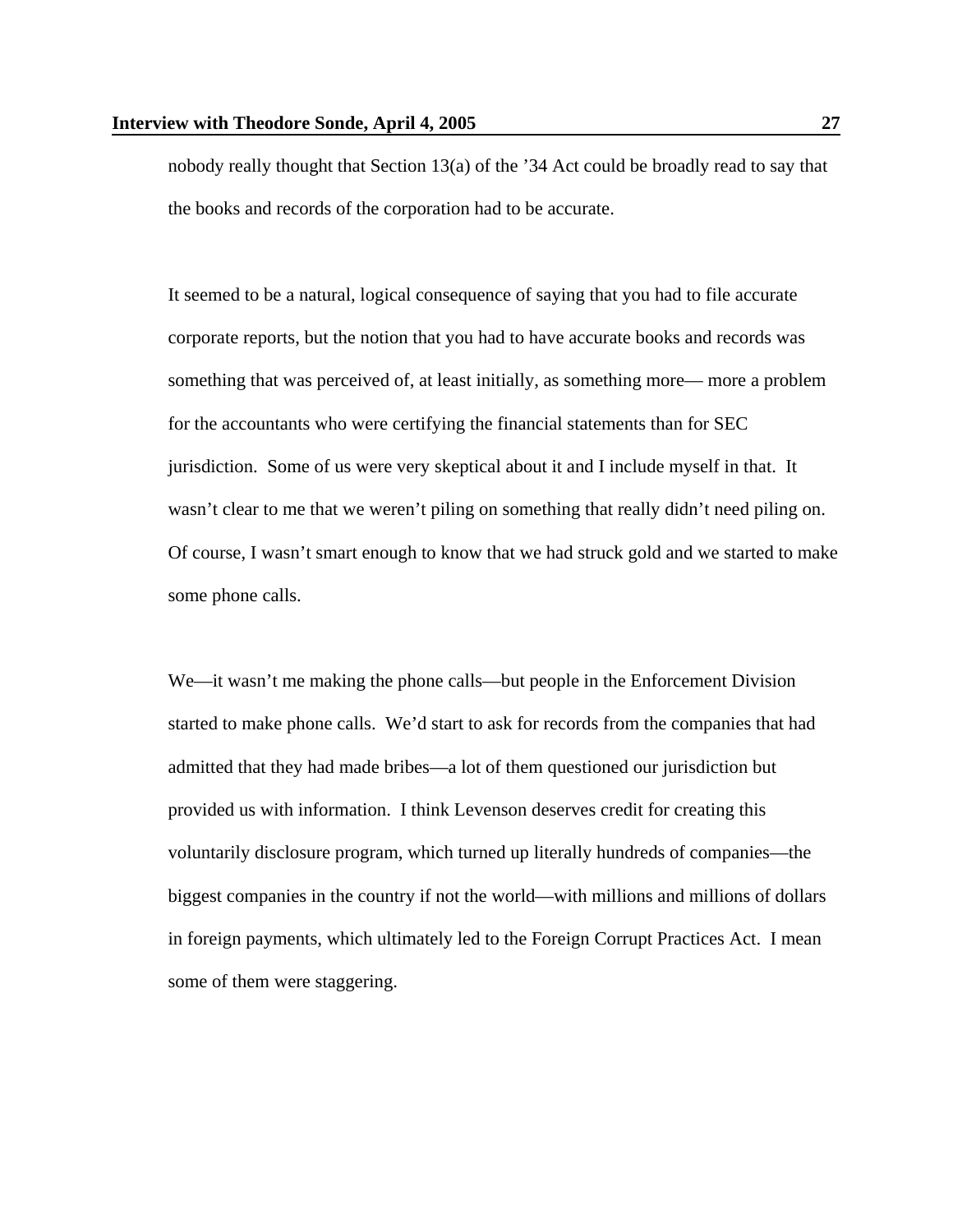There were stories about one large company, one multi-national company I won't even mention, but they initially came in as part of the voluntary program and said, we've got this slush fund in Italy. We think it's less than a half million dollars. We're following it up and get back to you. And clearly a half million dollars for this company was not material or at least not as it was conceived of. A couple weeks later we get a report that it was a couple million dollars, not a couple hundred thousand, and then it turned out to be tens of millions and then it turned out to be hundreds of millions.

- **KD:** That's material.
- **TS:** We started to think about materiality in a number of different ways. There was always a question about "how material was something from a numerical point of view?" and even today you can see the debate in the Commission's current releases about whether there is some threshold. I've always understood that, at the Commission, there was no mechanical rule. A lot of the accounting profession thought that a five percent rule existed and if it was less than five percent of something it wasn't material. The Commission, I thought, always consistently rejected it but it depended on where it was.

 I always thought of material as going beyond that and I think Sporkin and Levenson and the rest of us thought that it was more. We talked about it in terms of how it would impact on the business of the company. For example, if you had to bribe your customers or the personnel of your customers whether it was selling aircraft engines or selling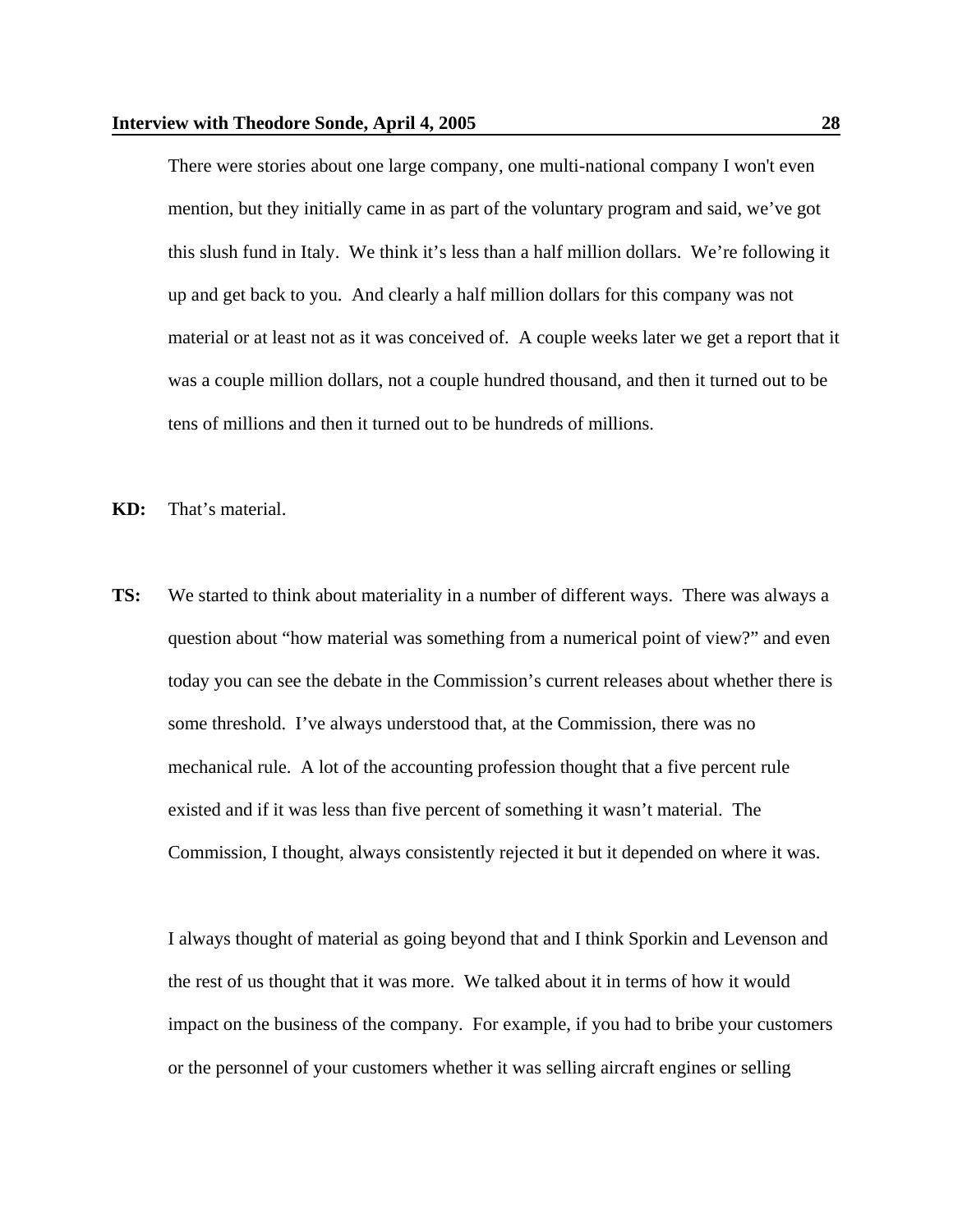widgets in order to market them, that was material for an investor who is going to put his money into the enterprise to know that the only reason we have so many sales is because we sell whatever it is—aircraft, television sets, or oil or whatever—abroad or we buy it abroad and the only way we do it is we do it through corrupt practices.

 And so that was considered material in the sense that there was a threshold of materiality on a financial level in a numbers sense but there was also a threshold; it also went to the materiality in terms of the integrity of management, the accuracy of the books and records, the business practices and risks. If you had a sizeable amount of sales in some Latin America country that was at threat of being expropriated because the local government discovered that you have been corrupting some of their officials that was material. I got involved in the ITT case. There were questions on all sorts of shenanigans going around that case but one of them was the threat that the foreign officials would be killed if the company disclosed to us the names of the foreign officials and went through various stages of that.

 I can't remember which country it was—whether it was Libya or Eastern Europe or whatever, but we were told that they couldn't give us the names or even the amounts because it would bring death and destruction to these people. I don't remember a case where we brought a case against a lawyer or an accountant for foreign corrupt payments at that time.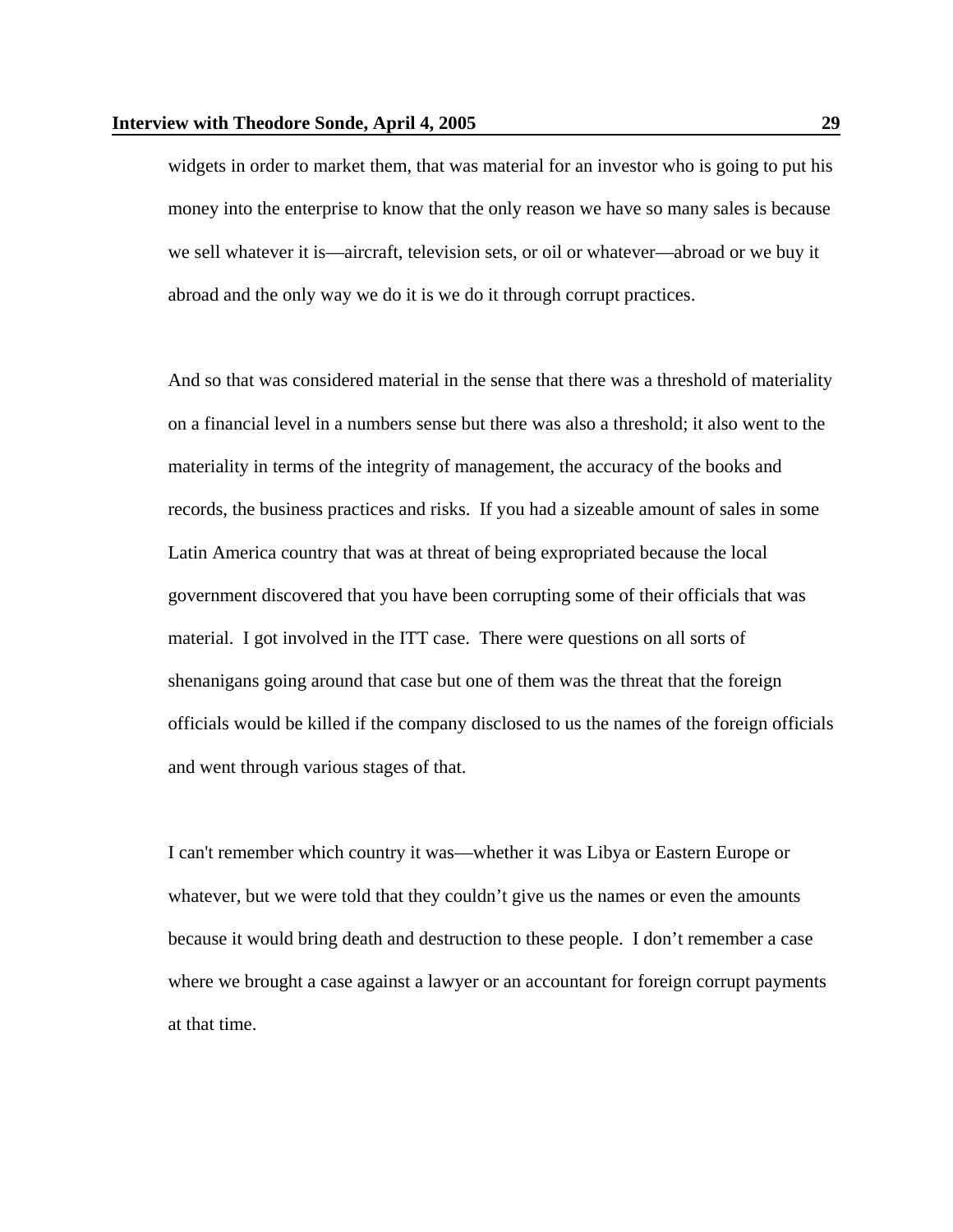- **KD:** Your discussion of what's material and what's not seems to depend on interpretation, and you're talking about interpretation that's going on within the Commission. Would the companies on the other hand say to you "well how do we know where you draw the line? We want guidelines."
- **TS:** Ken, there was almost universal condemnation of the Commission's notion that they determined issues of materiality on an ad hoc basis. "We always want guidelines. Give us a rule; we'll follow the rule." But the fact is that we couldn't come up with a rule. We came up with so many different situations. Materiality has now been defined by the Supreme Court in a particular way out of the *TSC v*. *Northway* case. If you go back to the *Texas Gulf Sulphur* case, if you go back to *National Student Marketing*, everything is a question of what's material, that's the definition of the statute.

 And what's material, you can talk about it as being important, you can talk about it as significant, you get into some fancy legal arguments about whether something is material or not. But clearly the securities laws don't define what a company has to say in its annual report. It simply says "describe your business"—in its simplest terms. Obviously I'm oversimplifying it but in the MD&A, the management discussion and analysis, you're supposed to describe your business. You're supposed to describe known trends and uncertainties. That's a phrase out of Regulation SK that's been there for 20—30 years if not more in one form or other.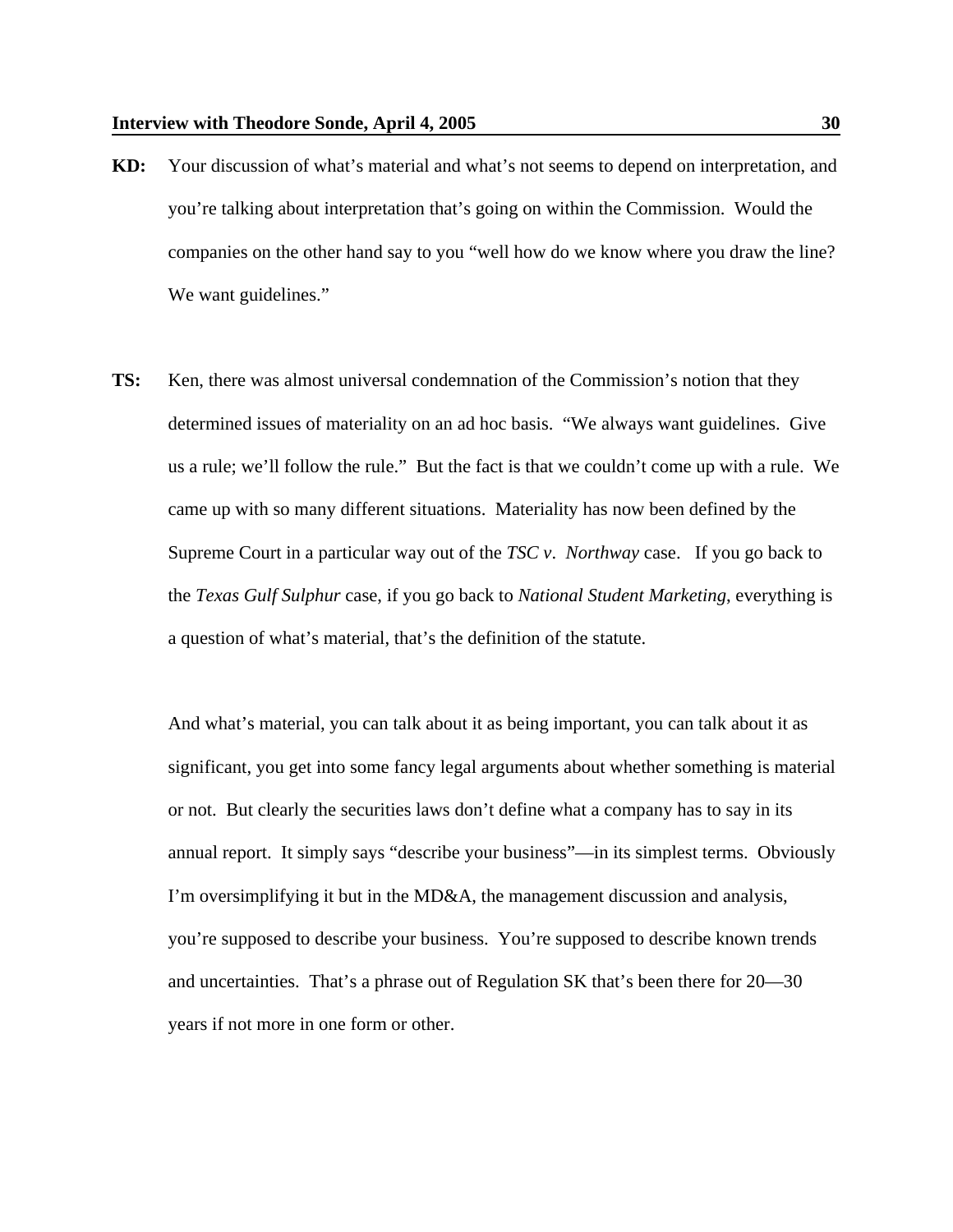Well, what's the uncertainty? Well if you sell products abroad in a corrupt manner, there's an uncertainty about your income stream. If you only sell power plants in the third world by bribing the President in the third world country there is uncertainty. If you're raising money from the public it doesn't take a rocket scientist to say you ought to tell them about that. If you can only open a power plant in you know wherever—that's where you ought to be doing it, so you know what's material? Well, look at the company, look at the financial statements, look at its product, and if you can only sell product through some extraordinary means it seems to me it's pretty clearly material.

- **KD:** Moving our way through the '70s, you talked about the questionable payment issues, and you briefly mentioned the voluntarily disclosure approach which came a few years later. My understanding is part of the idea was that you were simply getting too busy to handle it yourself.
- **TS:** Well first of all; let me back up. The Voluntary Disclosure Program came almost at the same time, at least the way I remember it, as the Watergate hearings. The Watergate hearings really started in '73. The Voluntary Disclosure Program was essentially completed by the time that the Foreign Corrupt Practices Act was enacted in 1977 and there was a report to Congress in 1976 that summarized the then status of the so-called Voluntary Disclosure Program. There's always a judgment that you make in law enforcement, particularly when you're dealing with the white collar kind of problem,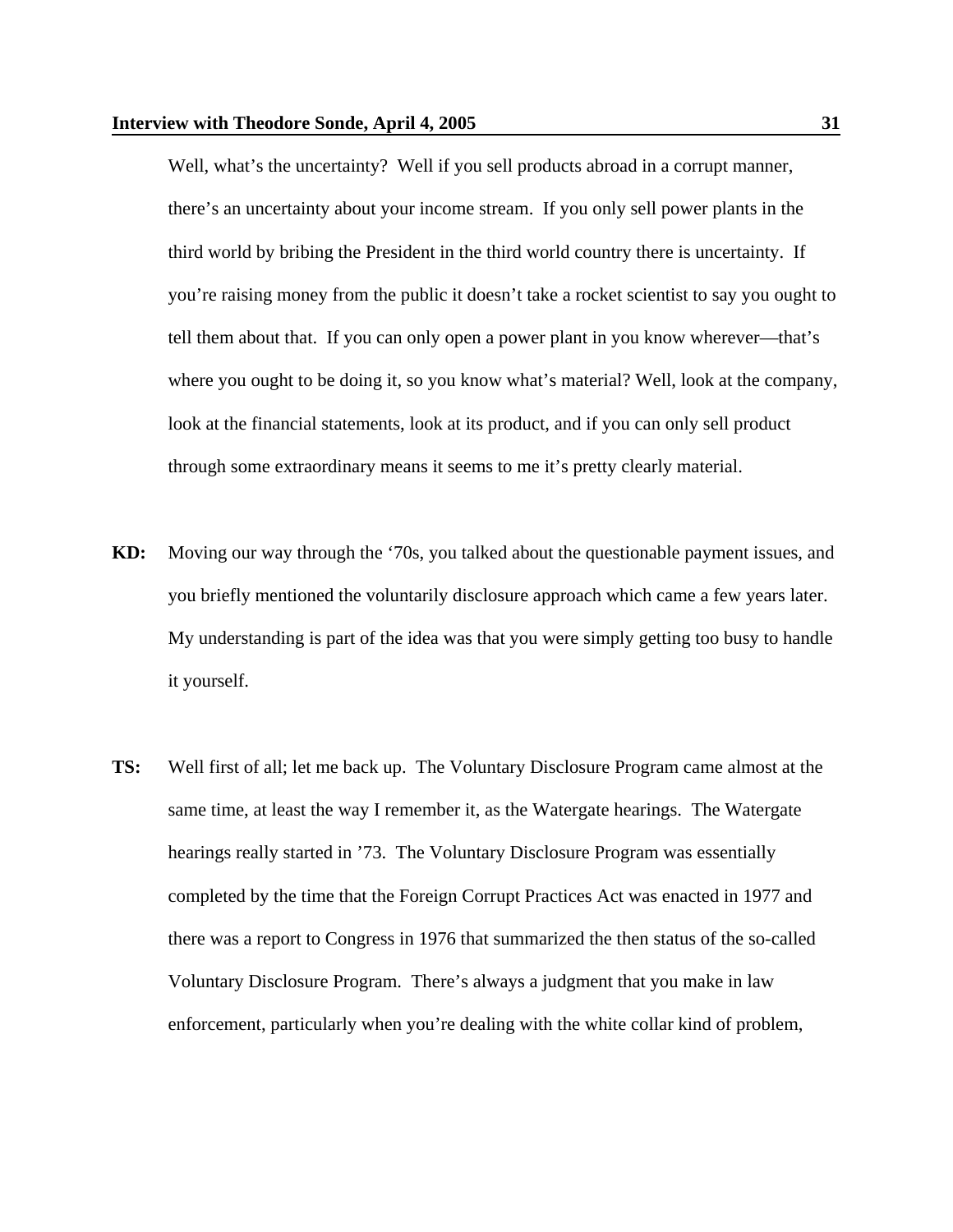about how much you should do as opposed to how much you should encourage other people to do.

 If you go back to the access theory that really was Sporkin's theory, I think, and Irv Pollack's theory about how to increase the effectiveness of the Commission's Enforcement Program. It was conceived of that you needed to create incentives to the people who were at the access points to the market—those were conceived of as the brokers/dealers of the world, the investment bankers of the world, the lawyers and the accountants—and encourage them to police themselves.

 So for example, I can't think of which piece of legislation it is, but somewhere in the '70s I believe—maybe it's even in the '60s, broker-dealers were asked to accept the duty of supervision and the way that supervision worked is the Congress recognized—this was essentially Commission policy—that you couldn't police every broker/dealer, every salesman who was trying to peddle some stock. So you said to the Merrill Lynch's of the world, "it's your duty to supervise those people. If they work under your name and in your office, you have a duty to supervise them. You set up a policing mechanism that provides for supervision of Joe Q. Crook and police him, and if you discharge those responsibilities then we won't hold you responsible; we'll hold him responsible."

 That's part of the duty to supervise that exists in the statute. And that relates primarily to broker/dealers. It's been extended now to most areas, but the fact is that its the same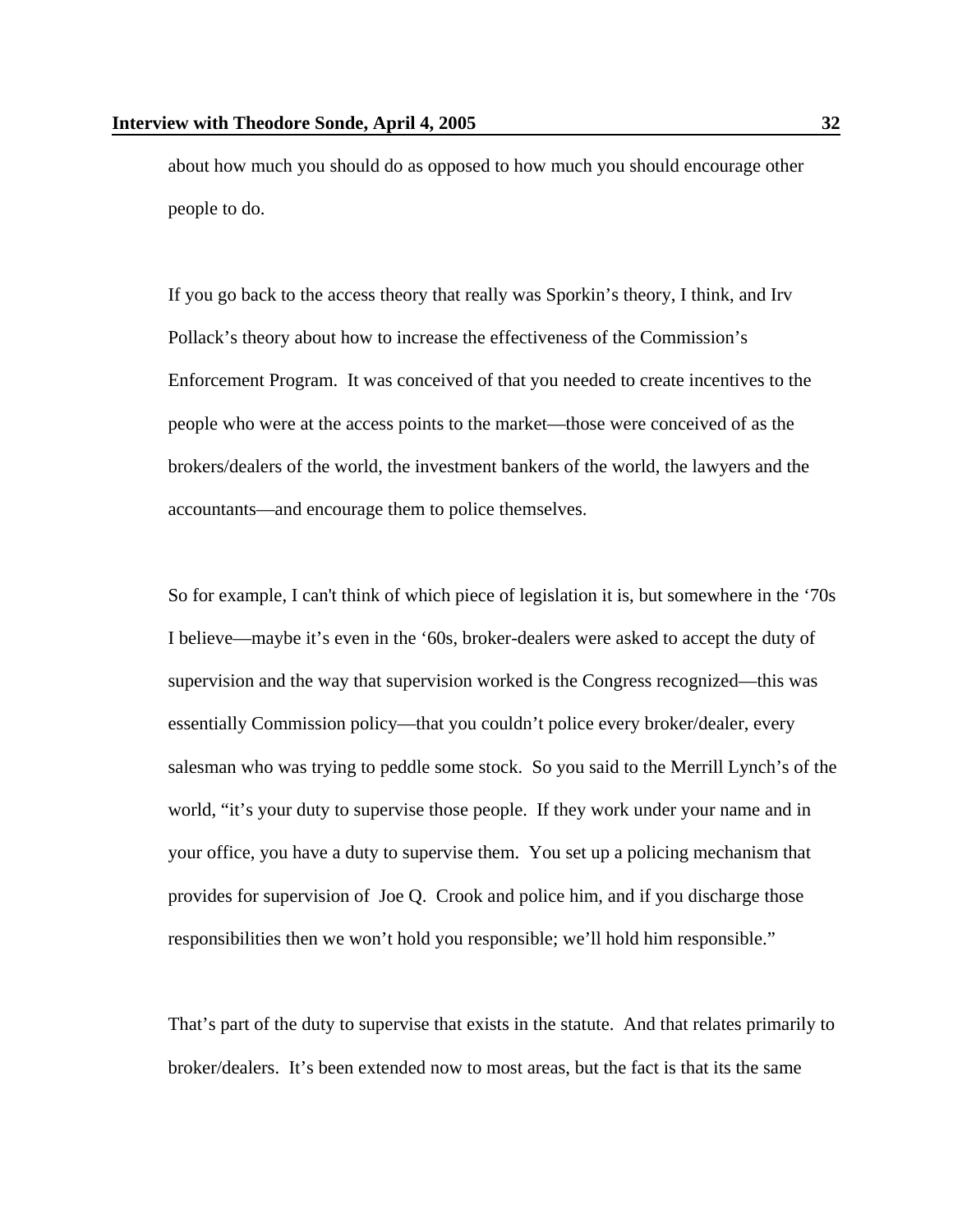notion: provide a financial institution, provide a law firm or an accounting firm with a duty to supervise its people, and if you do your job, we won't have to do it for you, and so you bring to us the problem children, tell us when someone has stolen money from one of your customers, someone has falsified financial statements… restate the financial statements, take corrective action.

 Today, we talk, Ken, about the so-called Seaboard Release and the factors that were advertised just before the collapse of Enron which is still being used, but that wasn't new. You can argue about whether there are any new factors in it, but the Commission has always, as I think any law enforcement agency does, give people credit for doing the right thing. And so if you find a problem and we recognize that there are problems whether it's in the foreign corrupt practices area or otherwise—fix it. Tell us you fixed it; we'll give you credit for it. If we knock on your door—that is if the Government knocks on your door and tells you to fix something, you get less credit than if you find the problem and fix it on your own.

 And so what the Voluntary Disclosure Program was—was to let people know, let companies know that we thought that there was a high likelihood that there was a problem in a significant number of companies. It turned out we were right about hundreds of companies, to the tens of millions or hundreds of millions of dollars. And so we said clean up your act. Clearly we had more cases than we could bring, but it clearly is better to ask the industry, whatever you want to call the industry, to correct itself rather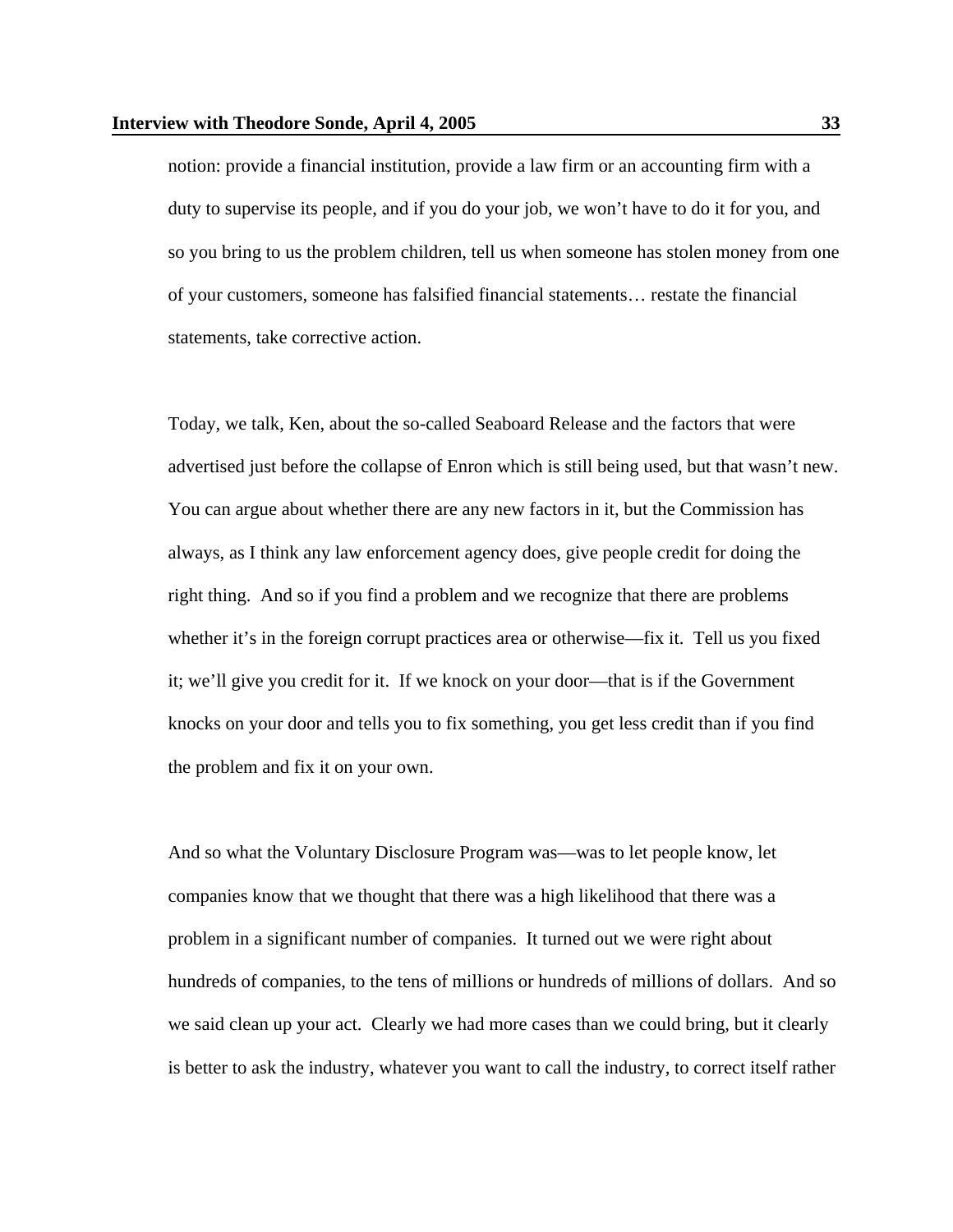than—and then turn over the work product and you don't get immunity from that but if you did a responsible job you got credit for that and that credit was there and it was given out.

- **KD:** Did that program wind down as a matter of course or were the brakes put on at some point?
- **TS:** Probably a little of both. I don't think of anything actively happening in terms of there being brakes. The Congress passed the Foreign Corrupt Practices Act in 1977 and at that point in time I think it was universally accepted, certainly in the United States, that we should not be promoting corruption. We as a country should not be promoting corruption around the world any more than we wanted to promote corruption in Maryland or New Jersey or New York; we weren't going to promote corruption as a way to do business anywhere in the world. That was, I think, a significant step in corporate transparency and something that at first the business community was reluctant to accept but Congress made it public policy and I think most public corporations said we'll comply.
- **KD:** How active was the SEC in some of the hearings that were going on? There was a Senate Subcommittee; there was a House Subcommittee, all moving toward this.
- **TS:** Oh yeah; the Commission was as active as could be. I mean I wasn't actively involved in that, but it's clear from the hearings that there were various—I want to say that both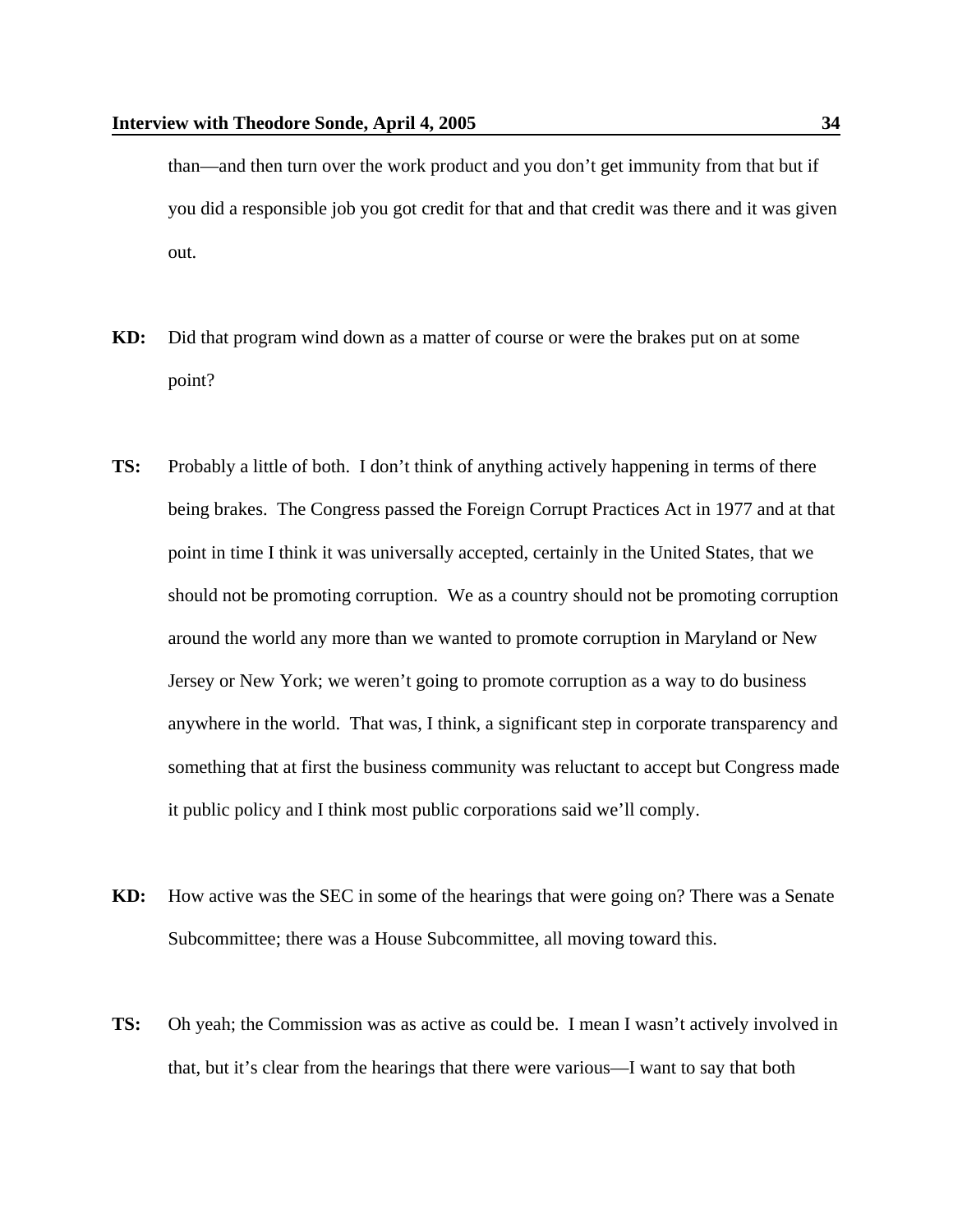Harold Williams and Rod Hills, and I think Bill Casey to some extent, were involved in that. Casey had left by then, but I know the Commission or the staff put together a report in 1976 which pulled together the then pending cases, cataloged where they were, and supported the legislation. I want to say it was largely the result of Congressman Moss and Senator Proxmire, at least the way I remember it.

- **KD:** Was it your sense that the SEC was out in front of this or coming up behind on this issue?
- **TS:** I think the Commission was in front of this. There are very few situations I can think of Ken—certainly during my period—where the Congress has been ahead of the Commission. Whether you look at Sarbanes-Oxley, it's a little of carrot and stick, but at the same time, the Commission didn't create Enron or World Com; they collapsed because there were major restatements of financial statements and what created those particular ones, the Congress followed with Sarbanes-Oxley. The Foreign Corrupt Practices Act clearly was a result of the Commission being ahead of the curve and then at the same time asleep at the switch.

 I mean you can argue, well, why did it take you 30 years to figure out that there was political corruption at the highest level with the largest corporations; was that unknown? And I think you have to go back to what has evolved today into a form of federal corporate governance from what was a very different climate. If you go back—I'm not sure about my dates, but when I joined the Commission in the mid-'60s, corporate issuers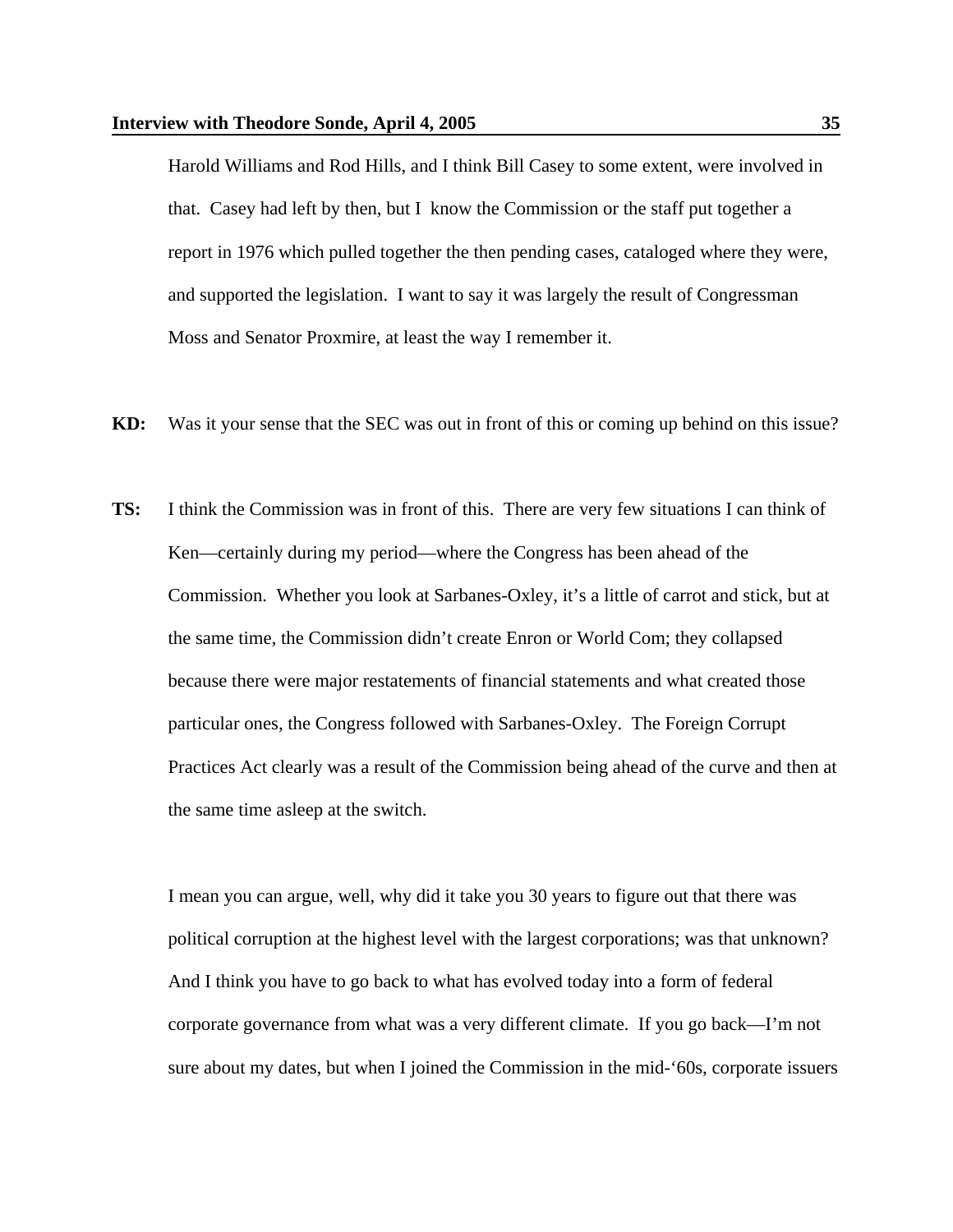weren't required to register with the Commission unless there were certain reporting obligations or they were listed on the New York Stock Exchange.

 And Nasdaq didn't exist. There was something called the Over the Counter Market and it wasn't regulated very heavily and over a period of the last 40 years you have an acceptance by the Congress of the notion that these are public companies using public monies and they have an accountability that's required of them. That didn't happen just in *Sarbanes Oxley* but it was an evolution that went forward and many times people would say "oh that's state law; it's governed by state law. The SEC has no business in it." You don't hear that too often today.

- **KD:** I've heard the '70s—somebody described that as something of a golden age for the Division of Enforcement certainly and for the SEC in some sense. I mean you are in a period where the role of the corporation in the American society is more in question probably than in any time since the '30s and the SEC is right in the middle of it as you described. From your position, you were working inside, was there a sense that this was the case and is there a sense that the Commission was leading this?
- **TS:** I certainly think it was one of the Commission's finest moments. Whether it was the golden age as distinguished from other periods, I think of the Commission as having any number of golden ages so to speak. I think that I look at the Enforcement Program today, post-Sarbanes Oxley, and I certainly think that it has a very robust and effective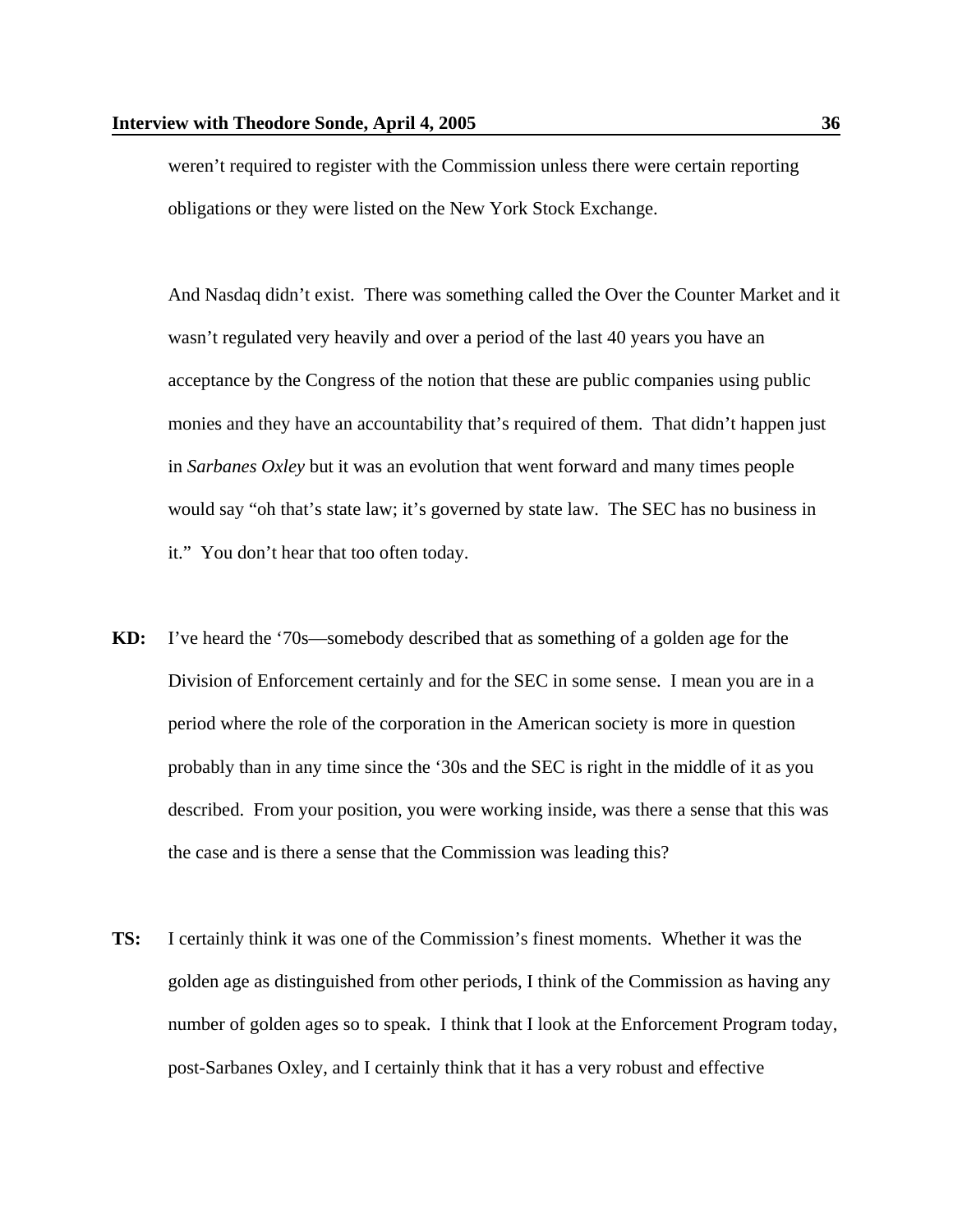Enforcement Program and some people would say as they said when we were there, "it's too robust and it's too effective and it's too harsh and it's a lot of other things" and I might say that myself in a particular case, but I think that the Commission has historically had a very small Enforcement Program. It's a very small agency; I remember when I started, I think it had less than 2,000 employees, which was miniscule by government standards.

 I was amazed how effective 2,000 people could be and how many headlines you could grab and for what purpose. I always thought that its golden age was its political independence and its lack of involvement in the politics of the day no matter who was President. Everyone tried to influence in one way or another, but staff usually did the right thing no matter who was the President, and I don't think that's changed.

 I think it was a golden age in the sense that this was the age when Stanley Sporkin led the Enforcement Division and led a very effective Enforcement Program—probably one of the finest Enforcement Programs that the Commission or any government agency has had. But I think that doesn't diminish the fact that as the Commission has gone through the '80s and the '90s and now the first decade of the  $21<sup>st</sup>$  Century, I think that it's got equally important challenges. You can take a look at different things that have been highlights, but you think about how many billions of shares are traded now and what was considered small amounts then, the age of the computer has made it possible for us to do this all electronically. We had back office problems in the '60s and '70s; they couldn't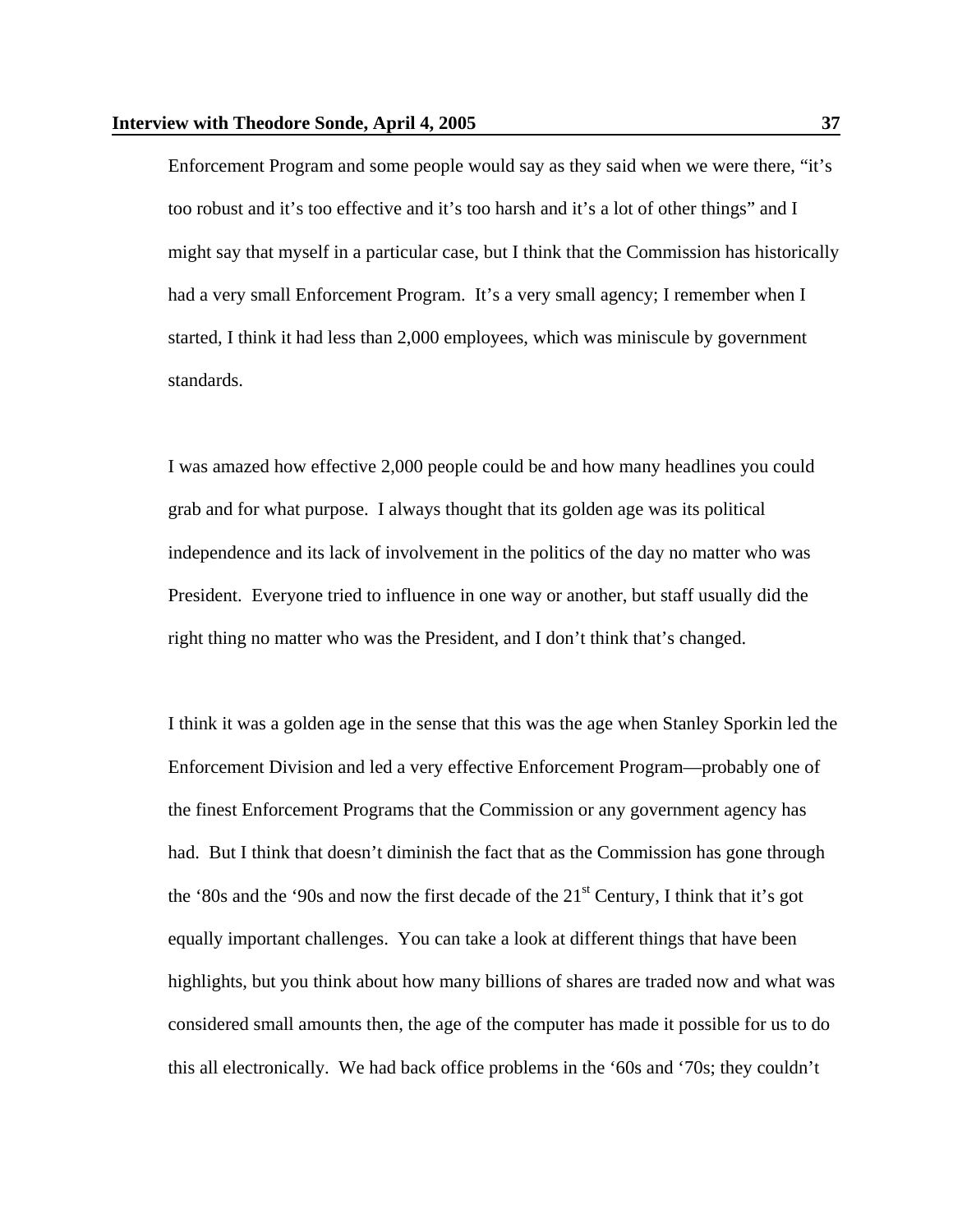handle a couple million shares a day. And I think it's a credit to the agency and its personnel that they've been able to be as responsive to it.

- **KD:** We come back to the lawyers again with the *Carter Johnson* case, and it must have seemed different to you from some of those early cases you've discussed because by this time you've got access theory having been developed during the '70s. And so the implications of bringing action against lawyers must have seemed a little bit more than just this one-off approach.
- **TS:** Well you know, Ken, *Carter Johnson* is not really a question of the access theory; *Carter Johnson* raises the question of what is a lawyer's role when he or she or his or her law firm finds itself in a situation where they give good advice to the client and the management chooses to ignore it by continuing to violate the securities laws? And oversimplifying *Carter Johnson* a bit, you have a series of public statements being made by management that are essentially being ignored by—I'm sorry; you have a series of public statements being made against the advice of the lawyer, and the lawyer's advice being ignored, and ultimately it being perceived of that the lawyer's role is acquiescence if you like.

 And so the Commission staff came up with a theory that it was incumbent upon the lawyer to go to the Board of Directors. This came out of some of the ethical rules that were then in effect that was then called the model code and it had a provision that talked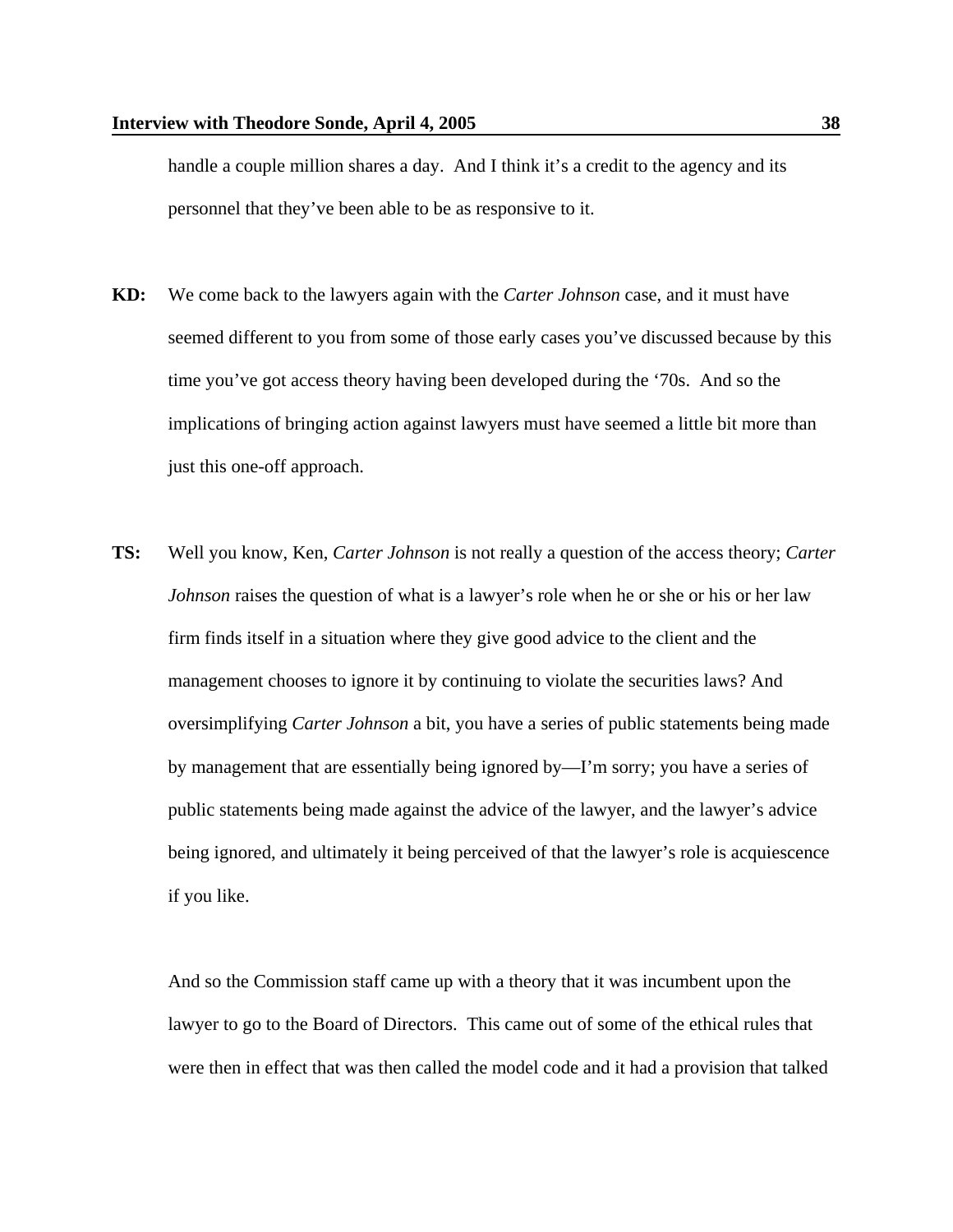about the lawyer having an obligation when he or she works for a public company to go to the Board of Directors and apprise them of certain things that might be viewed as injurious to the corporation, one of which in *Carter Johnson* being the violation of the securities laws by the management in the face of and in defiance of the advice of the law firm. And the staff put forth that position and litigated it and convinced an administrative law judge that indeed that was the requirement. That was appealed to the Commission; if I remember correctly, the Commission punted.

 The Commission decided they weren't going to decide the issue. They decided that it was not incumbent upon them to set professional standards for the legal profession, that the case itself had brought enough attention to the issue and therefore it was not necessary for the Commission to spell out what the professional obligations of lawyers were. It was also accompanied by—I'm not sure of the sequence but there was a fairly celebrated case brought against a fellow named George Kern at the same time who was a partner of Sullivan and Cromwell that raised similar issues about what is a lawyer's role and responsibility. And the Commission there, too, decided that they would not promulgate specific rules or regulations and didn't really think it was incumbent upon them nor was it their place, recognizing that basically lawyers are licensed by the state authorities rather than by the federal government.

 And the regulation of lawyers in a sense took a backseat for a number of years as different things evolved. Some of that I frankly attribute to changes in personnel. Ed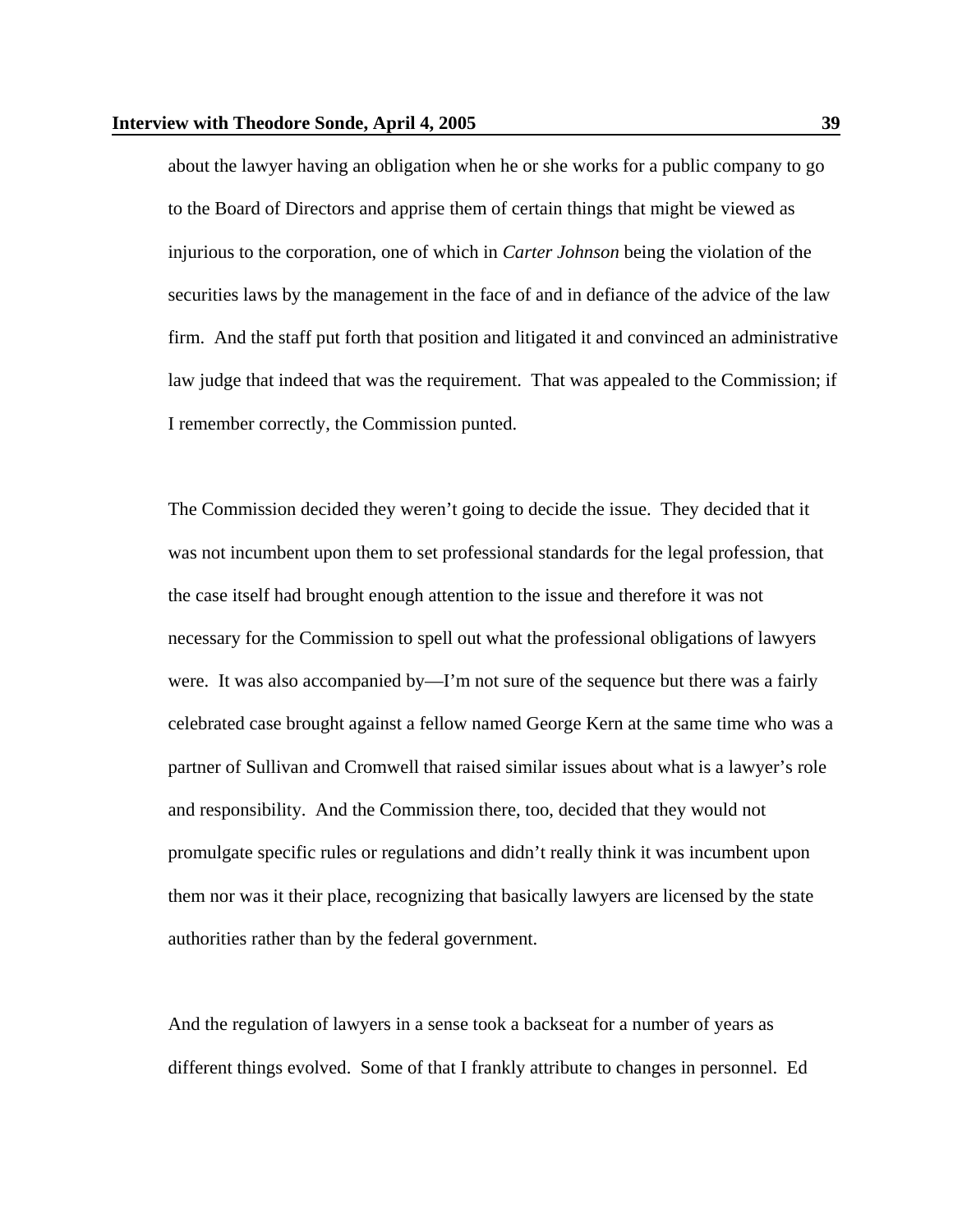Greene, who became the General Counsel, made a speech in which he essentially said, "We're going to leave lawyers alone." He didn't quite say it that way but that was the thrust of it. And there were very few lawyer cases brought. I think that Ed thought that was appropriate under the circumstances and I think he said just a few weeks ago at the SEC Speaks pretty much the same thing, although he would have phrased it differently. Certainly, the effort to go after major lawyers and partners of major firms pretty much stopped for a while.

- **KD:** Did the Reagan Administration coming in and making some personnel changes—did that have something to do with this?
- **TS:** I don't think that either the Reagan Administration or the Bush Administration—either the first or the second Bush Administration. Really I don't think that was part of their agenda. I respect Ed Greene; I think the world of him as a lawyer. I think he had a different approach. Bill Casey came in, he had three assistants who were all from Wall Street firms. And some of them I was able to convince that *National Student Marketing* made sense and some of them I wasn't.

 I worried about their putting a kibosh on it and was pleasantly surprised when they turned out to be open-minded and willing to listen to the arguments and make decisions, and I found them to be generally supportive, and I think that's true for the most part. If anything, now, today in 2005 you have a Congressional mandate in Sarbanes-Oxley,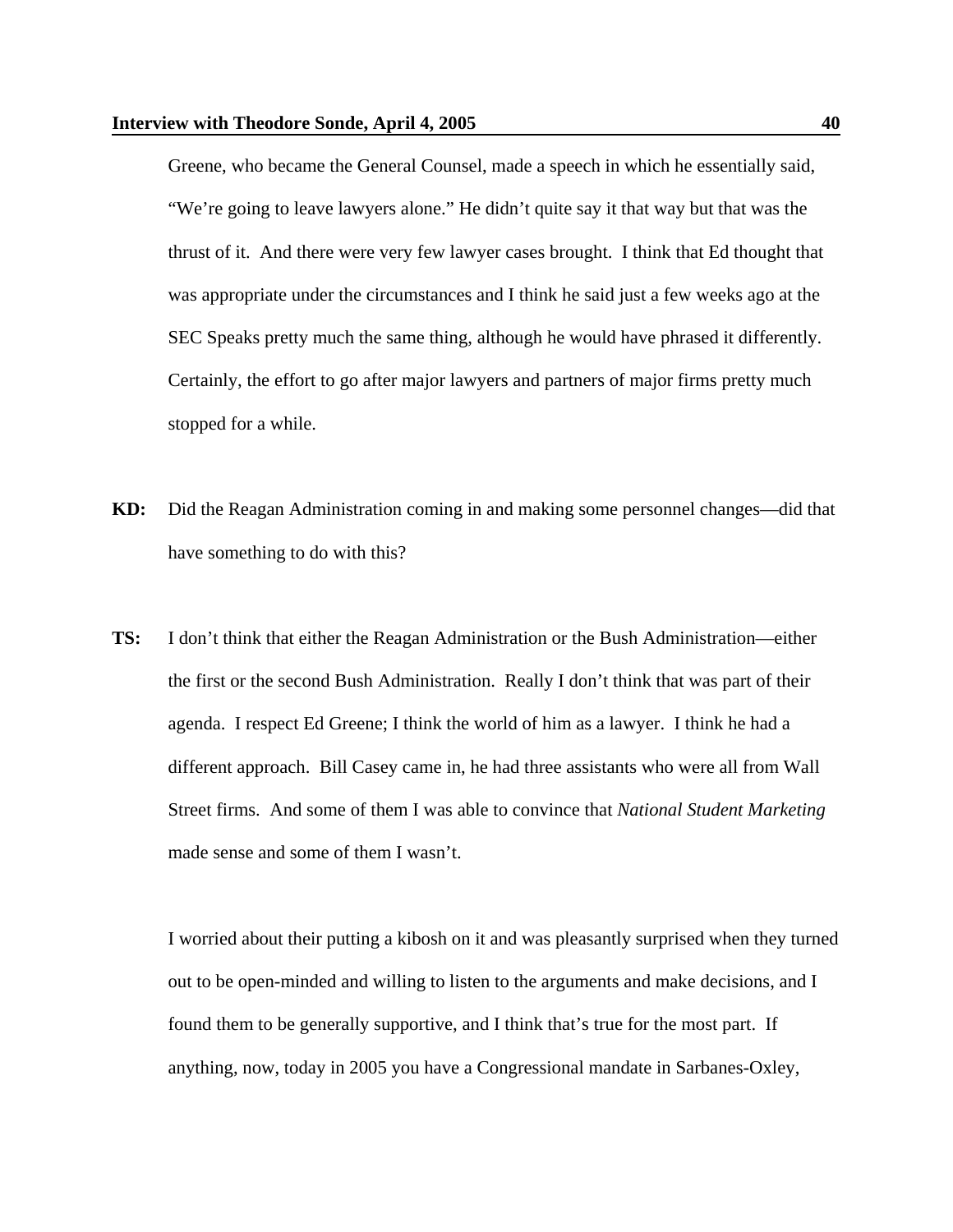which calls for the Commission to regulate lawyers who practice before it - plain and simple. And now the Commission is confronted with, and remains confronted with, the issue of whether to memorialize the so-called "Blow the Whistle" concept that is embodied in the *National Student Marketing* case, which really hasn't been accepted by the legal profession since 1972.

 The accounting profession in 1995 with the enactment of the Securities Litigation Reform Act, and specifically Section 10A, was mandated to blow the whistle on its clients. Meaning that if the accountants tried to correct a situation and couldn't get the management to correct it and couldn't get the Board of Directors to correct it they had an obligation to come to the Commission and report the misconduct to the Commission. After Sarbanes-Oxley, the Commission proposed what really is the "Blow the Whistle" rule for lawyers. The Commission got a boat-load of adverse comments about it and concluded not to adopt it, but hasn't abandoned it. It is still I think a live rule proposal that they might come to, but they probably don't need to deal with—I think that the current climate is such that the Commission has for all practical purposes told the legal profession that that's what they expect of them.

**KD:** So this is the issue, essentially, I guess, that had been dropped with *Carter Johnson*?

**TS:** I don't think it was dropped with *Carter Johnson*. I think that *Carter Johnson* was an abandonment of a particular approach to the practice of law. I think that most corporate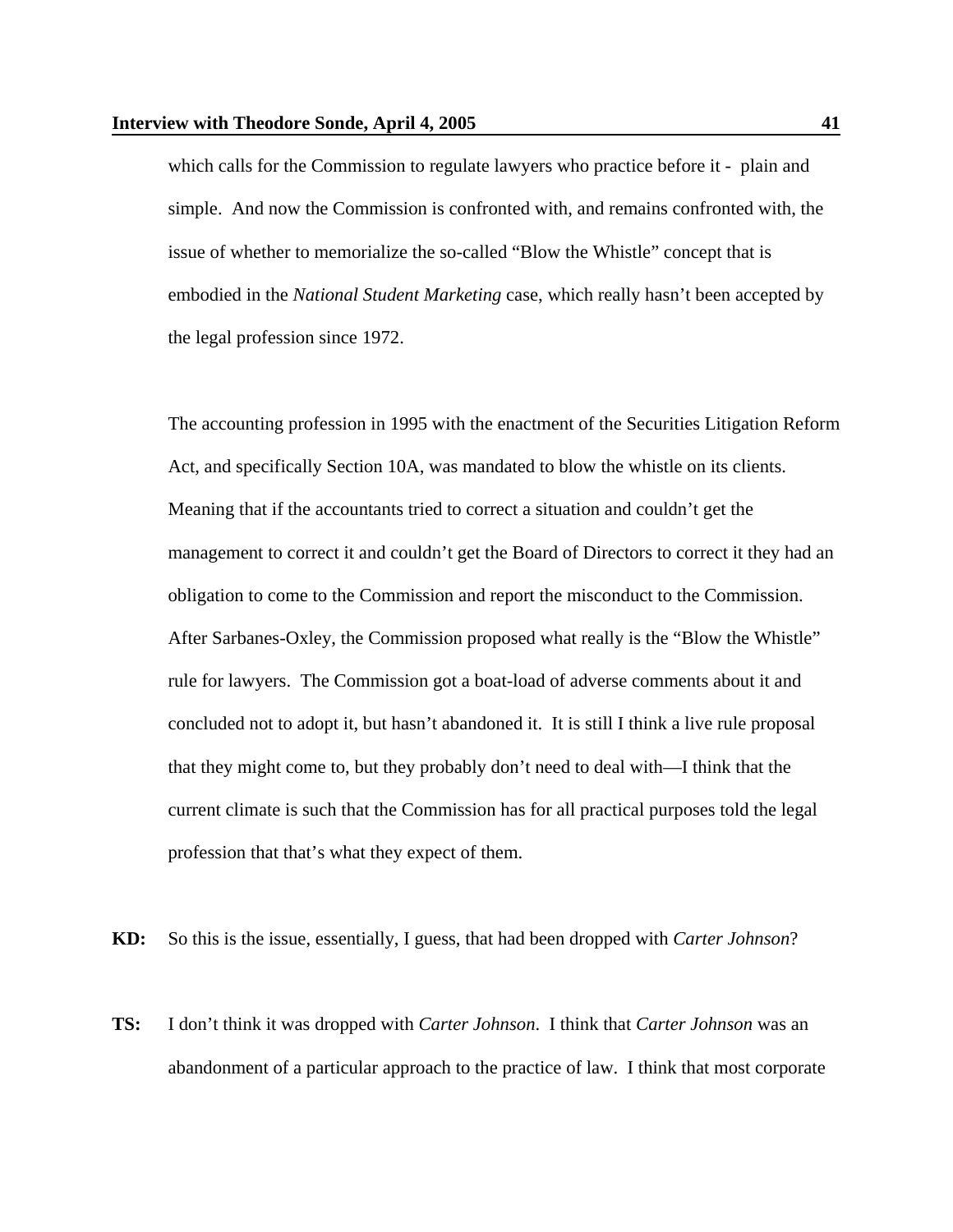lawyers both in *Carter Johnson*, before *Carter Johnson* and afterwards recognized that they represented the corporation and not just the management and indeed if the management decided to do something stupid they had a duty to report it. It doesn't take a lot of ethics to figure out that if you have a CEO who is stealing money from the corporation, you have a duty to report it. And even if it's your best friend and he's hired you; if he says to you, "You know I've been taking \$100,000 out of the kitty every year without any vouchers or any support," you've got an obligation to report that to someone. And you can't let that continue.

- **KD:** Well by the time that these things were worked out, you would have left the SEC and moved onto the Federal Energy Regulatory Commission. What was behind that decision?
- **TS:** Oh, pretty simple. Well a couple things happened; Roberta Karmel became a Commissioner. I dearly love Roberta—have known her for years; she had a style about her that was very antagonistic. I was convinced at some point that either she would leave or Stanley Sporkin would have a heart attack. I went to many Commission meetings with great frustration. We had a long trial in the *National Student Marketing* case. I thought we had won the case. The Court had bought most of our legal theories, and then I heard Roberta suggest at a Commission meeting, sometime in the late '70s, that we ought to confess error in the Court of Appeals and I thought that was a ghastly idea.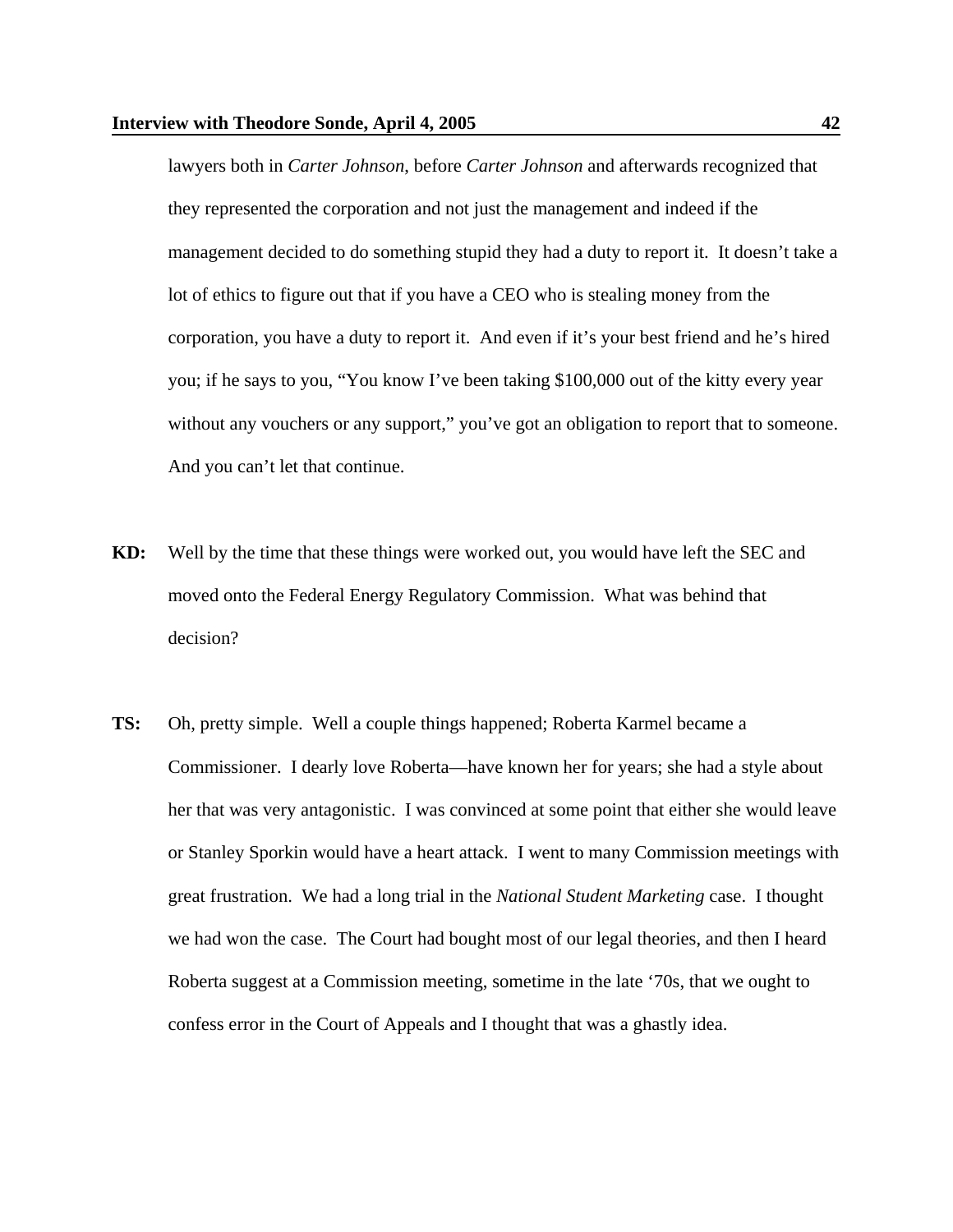Fortunately, she was only a voice of one; the Commission didn't do that, but I could see that things were becoming very divisive. What happened is a good friend of mine, a fellow named Charlie Curtis, who had been on the staff of the Commission years and years back and had gone to the Hill, because the Chairman of FERC. He became the Chairman of FERC under the Carter Administration, and he had tried to set up an Enforcement Program at FERC. The first Enforcement Director got herself into a fair amount of trouble and Charlie said, "She's left and would you like to try to come over and help?" It sounded like a challenge; I had no idea whether Carter was going to get reelected, but it sounded like a good way to move on, and so I moved on and that was why I left. And I was afraid Stanley was going to get carried out with a heart attack from Roberta.

- **KD:** That eventually didn't happen.
- **TS:** No.
- **KD:** Looking back, it looks like the idea of the lawyers and accountants cases, which is something we started at and something we ended it with, was something of a common thread. How did you see that change over the years and what would you like to have remembered for your contribution?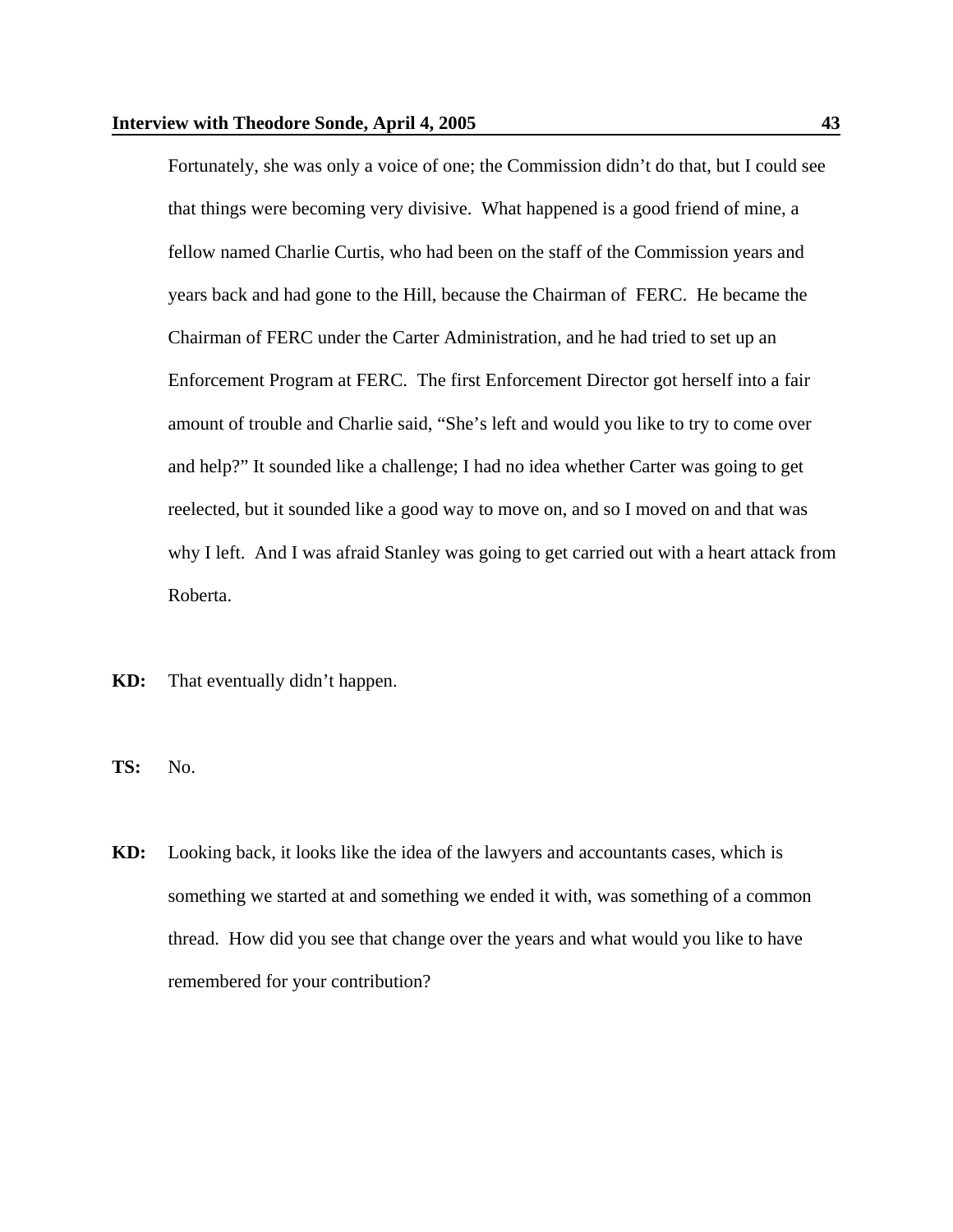**TS:** I'd like to think that my contribution was in some small part responsible for bringing better practices to both the accounting and legal professions. I think that the fact that we continue to see regular failures by lawyers and accountants even today means that I've only made a small dent in that—if at all. I take some comfort in the fact that Congress has finally decided to give the Commission express statutory authority over both the lawyers and the accountants. At the same time, I frankly think it's a terrible idea. I mean that. I feel less so about it for the accounting profession, but as a lawyer, I find myself both in private practice and in government you are in a sense—you have an enormous amount of power, you have an opportunity to abuse it; you try to be conscientious; the people that keep you honest are the lawyers on the other side and I know that from my own experience.

 I see too many cases where the government has over-reached for one reason or another; it happens today, it happened when we were there. I was horrified to find situations where cases were brought against individuals and I or somebody on my staff was responsible for trying the case, and low and behold there was no evidence. It wasn't that somebody was mean and vindictive or corrupt; it meant that somebody hadn't done a very conscientious job of going through and finding out what the evidence was against a particular individual and that was a tragedy.

**KD:** You were just bringing a little bit of perspective on the fact that having the government set standards for lawyers—there could be a downside to this as well as an upside.